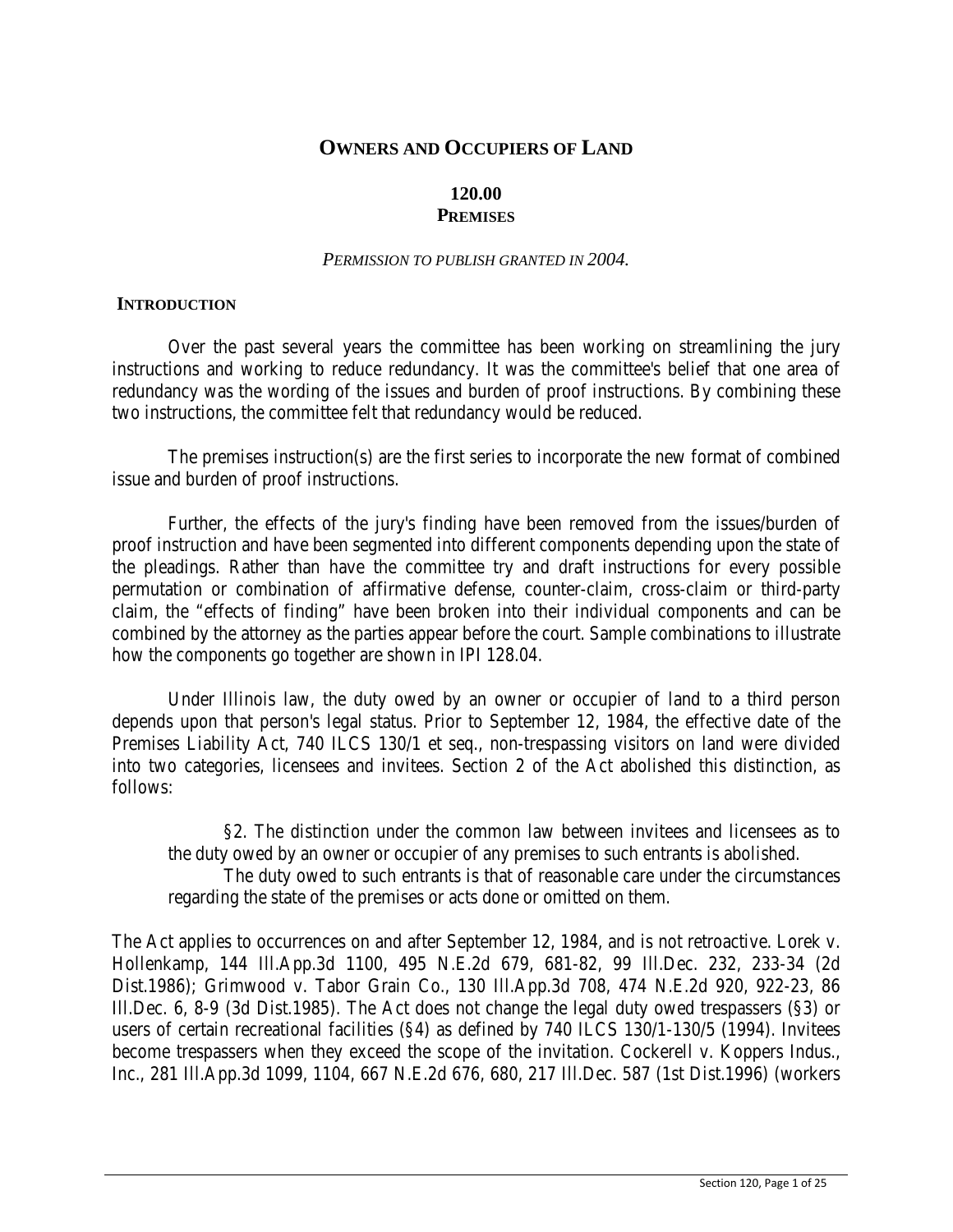strayed from the intended area); Briney v. Ill. Ctr. R.R. Co., 401 Ill. 181, 188, 190, 81 N.E.2d 866 (1948) (no invitation from caboose crew to boys to throw railroad switches).

Genaust v. Ill. Power Co., 62 Ill.2d 456, 343 N.E.2d 465 (1976), adopted §343 of the *Restatement (Second) of Torts* as the law governing landowner liability for negligence. The *Restatement* provides that a land possessor is liable for conditions of the land only if he:

(1) Knows or in the exercise of reasonable care would discover the condition and should realize that the condition involves an unreasonable risk of harm to those on the land, and

(2) Should expect that such persons will not discover or realize the danger, or will fail to protect themselves against it, or

(3) Fails to exercise reasonable care to protect those lawfully on this land.

*See also* Sollami v. Eaton, 201 Ill.2d 1, 772 N.E.2d 215, 265 Ill.Dec. 177 (2002); Longnecker v. Ill. Power Co., 64 Ill.App.3d 634, 381 N.E.2d 709, 713-14, 21 Ill.Dec. 382, 385-87 (5th Dist.1978); Chapman v. Foggy, 59 Ill.App.3d 552, 375 N.E.2d 865, 16 Ill.Dec. 758 (5th Dist.1978).

As a general rule, a landowner has no duty to warn of open and obvious conditions. Genaust v. Ill. Power Co., *supra* (electricity); Bucheleres v. Chi. Park Dist., 171 Ill.2d 435, 665 N.E.2d 826, 216 Ill.Dec. 568 (1996) (body of water); Sepesy v. Archer Daniels Midland Co., 97 Ill.App.3d 868, 423 N.E.2d 942, 53 Ill.Dec. 273 (4th Dist.1981) (trucks poised on an inclined ramp). Whether a particular condition on defendant's property served as sufficient notice of its presence so as to be "open and obvious" may present a question of fact. Am. Nat'l Bank & Trust Co. of Chi. v. Nat'l Adver. Co., 149 Ill.2d 14, 594 N.E.2d 313, 171 Ill.Dec. 461; Simmons v. Am. Drug Stores, Inc., 329 Ill.App.3d 38, 768 N.E.2d 46, 263 Ill.Dec. 286 (1st Dist.2002); Pullia v. Builders Square, Inc., 265 Ill.App.3d 933, 939, 638 N.E.2d 688, 693, 202 Ill.Dec. 820 (1st Dist.1994). In Ward v. Kmart Corp., 136 Ill.2d 132, 147-48, 554 N.E.2d 223, 320, 143 Ill.Dec. 288 (1990), the Supreme Court rejected a "per se" open and obvious rule and adopted an exception described in *Restatement (Second) of Torts*, §343A. Under this "distraction exception," if the owner has reason to suspect that guests or workers may not appreciate the danger because they are distracted or preoccupied, the owner has a duty of reasonable care. In Ward, carrying a large mirror distracted the plaintiff, preventing him from seeing a concrete post located near a doorway. *Ward*, 136 Ill.2d at 135-39. In Deibert v. Bauer Bros. Constr. Co., Inc., 141 Ill.2d 430, 433, 488, 566 N.E.2d 239, 240, 243, 152 Ill.Dec. 552 (1990), the Supreme Court applied the distraction exception to circumstances in which the plaintiff had failed to look at the ground he was walking on. In Menough v. Woodfield Gardens, 296 Ill.App.3d 244, 249, 694 N.E.2d 1038, 1042, 230 Ill.Dec. 760 (1st Dist.1998), the exception applied where playing basketball distracted the plaintiff from seeing the protruding base supporting the basket.

The second exception described in *Restatement (Second) of Torts* §343A, is the "deliberate encounter" exception. A duty to warn of an open and obvious danger exists where the owner may reasonably expect the person to encounter the danger, if the advantages of proceeding outweigh the apparent risk. The standard used is that of a reasonable person in the same position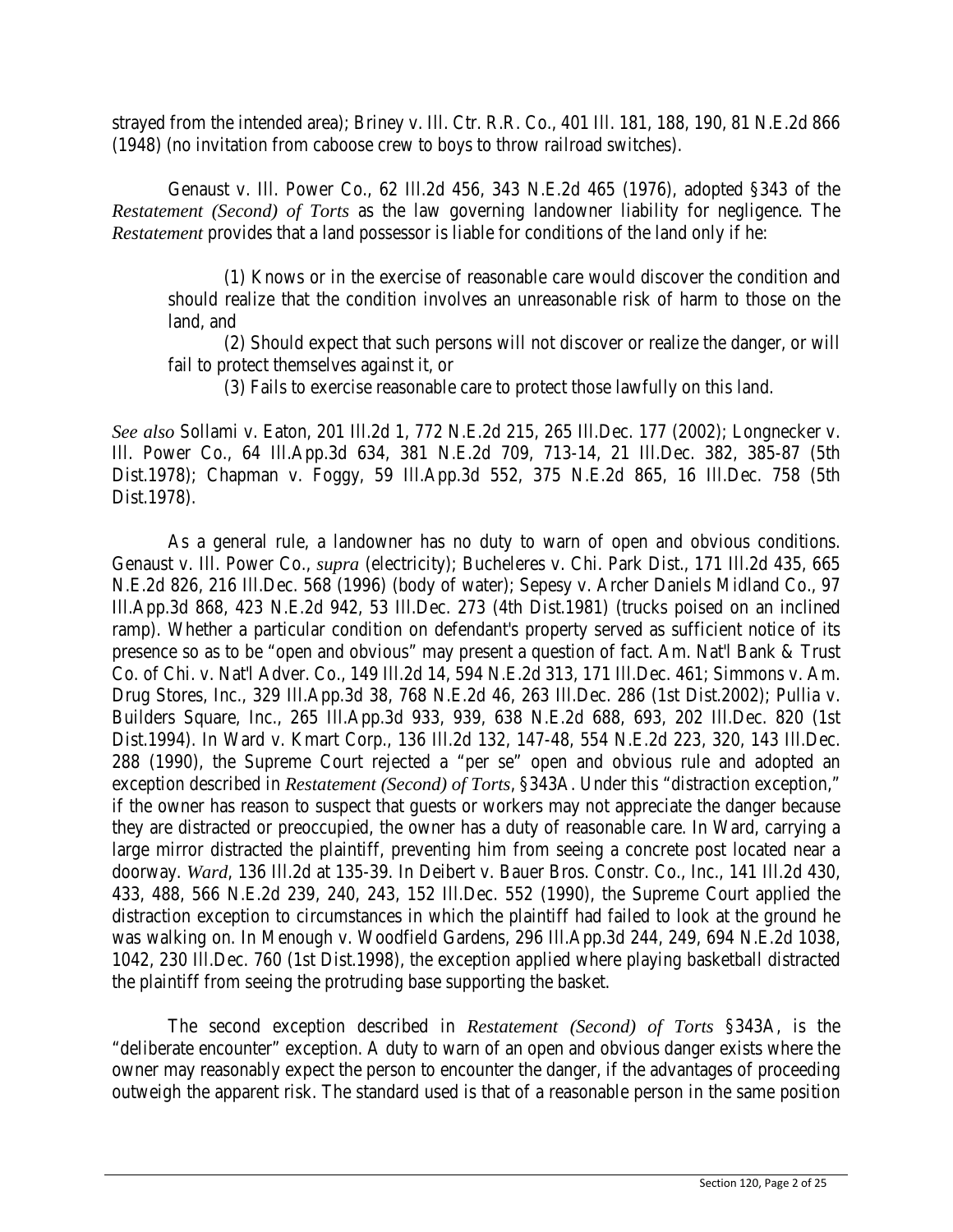as the possessor of the premises. LaFever v. Kemlite Co., 185 Ill.2d 380, 391, 396, 706 N.E.2d 441, 448, 450, 235 Ill.Dec. 886 (1998). The plaintiff in LaFever slipped on debris near a dumpster on the defendant's property, despite the fact that he knew the materials near the dumpster posed a hazard. His job entailed emptying the dumpster, necessitating that he encounter the waste. *LaFever*, 185 Ill.2d at 386. Unless one of these exceptions is found to apply, the law does not impose a duty to warn of open and obvious dangers. Sollami v. Eaton, 201 Ill.2d 1, 772 N.E.2d 215, 265 Ill.Dec. 177 (2002).

The "notice" requirement of *Restatement* §343 has long been recognized in Illinois. The property owner or occupier must have either "actual" or "constructive" notice of the dangerous condition to impose liability. Sparling v. Peabody Coal Co., 59 Ill.2d 491, 322 N.E.2d 5, 9-10 (1974); Perminas v. Montgomery Ward & Co., 60 Ill.2d 469, 328 N.E.2d 290 (1975). Without evidence that the owner knew or should have discovered the condition had he exercised ordinary care, liability cannot be imposed. Kostecki v. Pavlis, 140 Ill.App.3d 176, 488 N.E.2d 644, 646, 94 Ill.Dec. 645, 647 (1st Dist.1986); Hresil v. Sears Roebuck & Co., 82 Ill.App.3d 1000, 403 N.E.2d 678, 38 Ill.Dec. 447 (1st Dist.1982); Clarke v. Rural Electric Convenience Coop. Co., 110 Ill.App.3d 259, 442 N.E.2d 278, 280-81, 66 Ill.Dec. 6, 8-9 (4th Dist.1982).

Case law departs from the "notice" requirement of *Restatement* §343 when the plaintiff shows, through direct or circumstantial evidence, that the dangerous condition arose from the defendant's acts or as part of his business. Reed v. Walmart Stores, Inc., 298 Ill.App.3d 712, 233 Ill.Dec. 111, 700 N.E.2d 212 (4th Dist.1998). In Reed, the court indicated that an action may be based upon either ordinary negligence or premises liability-or both. In determining that the plaintiff in Reed was not required to prove notice, the court stated that "plaintiffs are masters of their complaint and are entitled to proceed under whichever theory they decide, so long as the evidence supports such a theory." *Id.* at 717-18 *see also* Piper v. Moran's Enters., 121 Ill.App.3d 644, 652, 459 N.E.2d 1382, 77 Ill.Dec. 133 (5th Dist.1984) (grocery patron fell after catching her foot in the slats of a pallet while trying to reach a carton of soda stacked at its rear); Donoho v. O'Connell's, 13 Ill.2d 113, 122, 148 N.E.2d 434 (1958) (slip and fall involving a piece of grilled onion at a restaurant); Rutzen v. Pertile, 172 Ill.App.3d 968, 979, 527 N.E.2d 603, 123 Ill.Dec. 140 (2d Dist.1988) (foot went through board on pier used by boating patrons of supper club). In such cases, the landowner owes a duty of exercising ordinary care for the safety of those lawfully on his property. Piper v. Moran's Enters., *supra*; Rutzen v. Pertile, *supra*; Donoho v. O'Connell's, Inc., *supra*.

An owner owes no duty to a trespasser for the condition of the premises, until the trespasser's presence on the land is either known or should be known, after which the owner has a duty not to cause injury willfully or wantonly. Morgan v. N.Y. Cent. R.R., 327 Ill. 339, 344, 158 N.E. 724, 726 (1927). If, however, the property owner knew or should have known that an artificial condition on his property presented a risk of death or serious bodily injury, and if the owner knew of, or had reason to anticipate, the presence of trespassers in dangerous proximity to the hazard, then the property owner had a duty to exercise ordinary care to warn of the condition. Lee v. Chi. Transit Auth., 152 Ill.2d 432, 605 N.E.2d 493, 178 Ill.Dec. 699 (1992) (applying the *Restatement (Second) of Torts* §337). In addition, if the owner knew or should have known that the trespasser was in a position where the owner's activities could endanger the trespasser, then the owner has a duty of ordinary care to avoid injuring others from those activities. Votava v.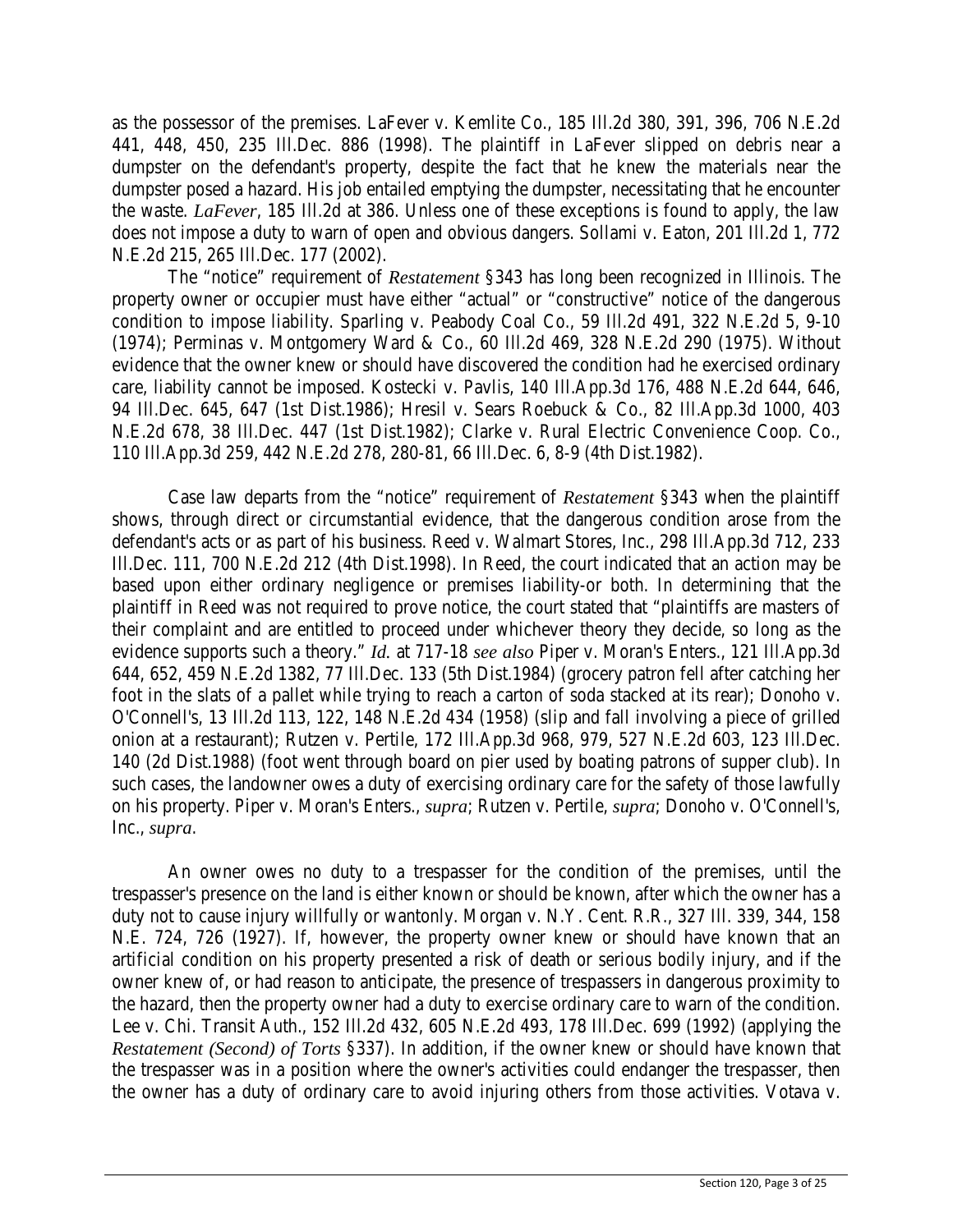Material Serv. Corp., 74 Ill.App.3d 208, 392 N.E.2d 768, 771-72, 30 Ill.Dec. 113, 116-17 (2d Dist.1979).

A final area is the landowner or occupier's potential liability for injury to trespassing children. Kahn v. James Burton Co., 5 Ill.2d 614, 126 N.E.2d 836 (1955), rejected imposing strict liability on landowners under the common law doctrine of "attractive nuisance," and in its place recognized a negligence cause of action based upon the foreseeability of risk to children on the premises and the relative expense in remedying dangerous conditions. Such actions could be maintained regardless of whether the injured child was lawfully on the premises. *See* IPI 120.10. Later cases continue to recognize that the duty owed to children is essentially a negligence concept and has based liability on the foreseeability of injury to children. Corcoran v. Village of Libertyville, 73 Ill.2d 316, 325-26, 383 N.E.2d 177, 22 Ill.Dec. 701 (1978); Mt. Zion State Bank & Trust v. Consol. Commc'ns, Inc., 169 Ill.2d 110, 660 N.E.2d 863, 214 Ill.Dec. 156 (1995). The landowner has no duty, however, to protect children from obvious risks that they would be expected to appreciate and avoid. Cope v. Doe, 102 Ill.2d 278, 286, 464 N.E.2d 1023, 80 Ill.Dec. 40 (1984) (thin ice on a pond); *Mt. Zion*, 169 Ill.2d at 120, 660 N.E.2d at 870, 214 Ill.Dec. at 165 (an above ground pool); Logan v. Old Enter. Farms, Ltd., 139 Ill.2d 229, 241, 564 N.E.2d 778, 784, 151 Ill.Dec. 323 (1990) (climbing a tree); Bucheleres v. Chi. Park Dist., 171 Ill.2d 435, 455, 665 N.E.2d 826, 216 Ill.Dec. 568 (1996) (diving into a large body of water with fluctuating water levels and bottom composition). Where a child is harmed not by the owner, but by the acts of another trespasser, ordinary negligence rules apply. *Mt. Zion*, 169 Ill.2d at 124.

This chapter deals only with the liability of the owner or occupier of land for conditions on his premises. It can be used in conjunction with the instruction on liability for falls on snow and ice. (IPI 125.01).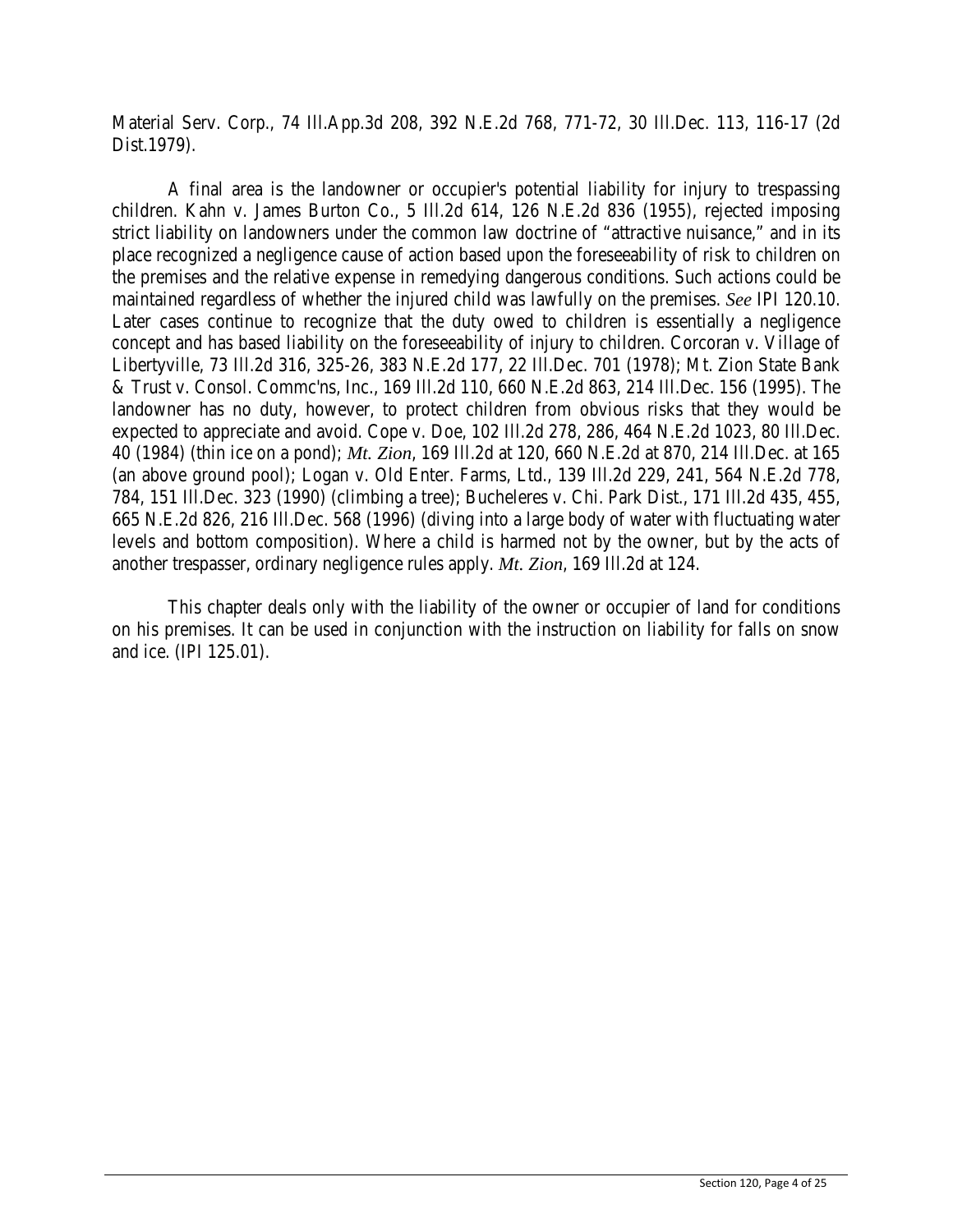#### **120.01 Trespasser--Definition**

A trespasser is a person who goes upon the premises of another without express or implied right. [A person can become a trespasser by going (beyond an area where he/she was invited) (into an area where he/she was not invited).]

#### **Notes on Use**

For trespassing children, refer to IPI 120.05 and IPI 120.10, as well as the Comment below.

Use the bracketed section if there is an issue concerning the scope of the invitation or the right of the plaintiff to go beyond a limited area. If there is an issue as to the scope of the invitation or permission, refer to IPI 120.06 in addition to this instruction.

#### **Comment**

A trespasser is one who enters the premises of another without permission, or without express or implied invitation. *Restatement (Second) of Torts* §329 (1965); Ill. Cent. R.R. Co. v. Eicher, 202 Ill. 556, 560, 67 N.E. 376, 378 (1903); Grimwood v. Tabor Grain Co., 130 Ill.App.3d 708, 711-12, 474 N.E.2d 920, 922, 86 Ill.Dec. 6, 8-9 (3d Dist.1985). The court in Trout v. Bank of Belleville, 36 Ill.App.3d 83, 87, 343 N.E.2d 261 (5th Dist.1976), cited IPI 120.01 and defined "trespasser" as one who enters property "without permission, invitation, or other right, and intrudes for some purpose of his own, or at his convenience, or merely as an idler." Trout v. Bank of Belleville, 36 Ill.App.3d 83, 87, 343 N.E.2d 261, 264-65 (5th Dist.1976) (citing 62 Am. Jur. 2d, *Premises Liability* (1972) and IPI). A trespasser is also someone who, after being invited upon the premises, goes to another area beyond the scope of the invitation. Cockrell v. Koppers Indus., Inc., 281 Ill.App.3d 1099, 1104, 667 N.E.2d 676, 680, 217 Ill.Dec. 587 (1st Dist.1996) (workers straying from the intended worksite are trespassers). Whether a person is a trespasser or someone lawfully on the premises is a question for the jury. Eshoo v. Chi. Transit Auth., 309 Ill.App.3d 831, 836, 723 N.E.2d 339, 343, 243 Ill.Dec. 307 (1st Dist.1999) (finding a jury should determine whether a fare-paying passenger, who left an "el" platform to urinate on the tracks, was a trespasser).

Lee v. Chi. Transit Auth., 152 Ill.2d 432, 605 N.E.2d 493, 178 Ill.Dec. 699 (1992), provides an exception that changes an owner's duty to a trespasser. Prior to Lee, a landowner or occupier owed a trespasser the duty of not willfully or wantonly causing injury. Marcovitz v. Hergenrether, 302 Ill. 162, 167, 134 N.E. 85, 88, (1922); Votava v. Material Serv. Corp., 74 Ill.App.3d 208, 212, 392 N.E.2d 768, 771, 30 Ill.Dec. 113 (2d Dist.1979). Lee altered this traditional rule, by imposing a duty of ordinary care to trespassers who are known or should be known to the owner. The Illinois Supreme Court reached this decision through the following analysis. The *Restatement (Second) of Torts* §337 imposes liability on owners for highly dangerous, artificial conditions, which endanger known trespassers. For a duty of ordinary care to apply under §337, the owner or occupier must know, or have reason to know, of the trespasser's presence. The *Restatement* defines "reason to know," in §12, as having "information from which a person of reasonable intelligence ... would infer that the fact in question exists." *Lee*, 152 Ill.2d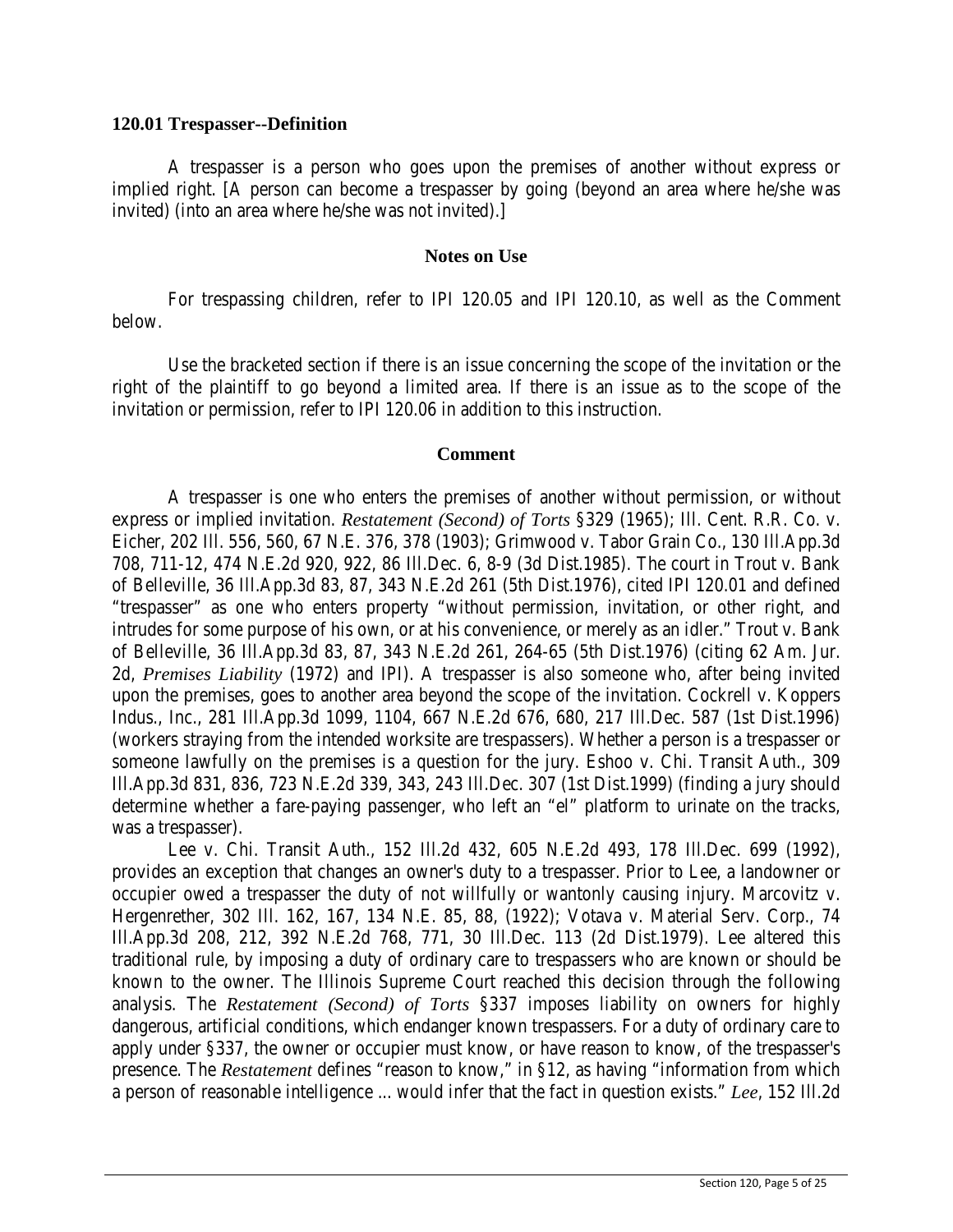at 448. The Lee court determined that the record showed reasonable anticipation by the CTA of a trespasser's presence, therefore an ordinary duty of care applied. *Id*. at 449, 452. The court noted that §337, *comment a*, did not render the "reason to know" requirement inapplicable. In support, the court turned to an Arizona Supreme Court case, Webster v. Culbertson, 158 Ariz. 159, 761 P.2d 1063 (1988) (barbed wire stretched across land used by trespassing equestrians). *Webster*, 158 Ariz. at 161. The Webster court determined that the "actual notice" requirement of *comment a* did not trump the "reason to know" requirement of §337. *Id*. The result was that, as the Lee court noted, "the [Webster court] placed a duty to warn on a person who maintains a dangerous artificial condition when the person is aware of the possibility that others will come into dangerous proximity of the condition." *Lee*, 152 Ill.2d at 451.

An owner's duty to trespassing children is somewhat unique. Illinois rejects strict liability under the "attractive nuisance" doctrine and instead places a duty on the landowner or occupier based upon the foreseeability of risk to the trespassing child. *See* IPI 120.10; *Restatement (Second) of Torts* §339 (1965); Kahn v. James Burton Co., 5 Ill.2d 614, 622, 126 N.E.2d 836, 840 (1955); Corcoran v. Village of Libertyville, 73 Ill.2d 316, 325-26, 383 N.E.2d 177, 180, 22 Ill.Dec. 701 (1978); Mt. Zion State Bank & Trust v. Consol. Commc'ns, Inc., 169 Ill.2d 110, 116, 120, 660 N.E.2d 863, 868, 869, 214 Ill.Dec. 156 (1995). The landowner has no duty, however, to protect trespassing children from obvious risks they would be expected to appreciate and avoid. *See, e.g., Mt. Zion*, 169 Ill.2d at 120, 660 N.E.2d at 870, 214 Ill.Dec. at 165 (an above ground pool).

Policemen, firemen and other public officials, entering the premises in their official capacity, are not considered trespassers and are owed a duty of ordinary care as to the condition of the premises. Dini v. Naiditch, 20 Ill.2d 406, 417, 170 N.E.2d 881 (1960); Fancil v. Q.S.E. Foods, Inc., 60 Ill.2d 552, 556-57, 328 N.E.2d 538, 540-41 (1975) (applying *Restatement (Second) of Torts* §§345, 343 (1965)); Horn v. Urban Inv. & Dev. Co., 166 Ill.App.3d 62, 66, 519 N.E.2d 489, 491, 116 Ill.Dec. 597 (2d Dist.1988). The "fireman's rule," however, absolves the owner of liability, where the owner owes no duty to the fireman or policeman for the fire or criminal activity necessitating their presence on the premises. These are viewed as inherent risks of those occupations. Washington v. Atlantic Richfield Co., 66 Ill.2d 103, 108, 361 N.E.2d 282, 285, 5 Ill.Dec. 143 (1976); Court v. Grzelinski, 72 Ill.2d 141, 379 N.E.2d 281, 19 Ill.Dec. 617 (1978). The fireman's rule subsumes the deliberate encounter exception outlined in LaFever v. Kemlite Co., 185 Ill.2d 380, 706 N.E.2d 441, 235 Ill.Dec. 886 (1998) as the nature of a fireman's job is deliberately to encounter certain dangers that are known to them to be inherent in their job. Smithers v. Ctr. Point Props. Corp., 318 Ill.App.3d 430, 741 N.E.2d 1152, 251 Ill.Dec. 974 (1st Dist. 2000). An owner or possessor protected by the fireman's rule owes no duty to the plaintiff and may not be liable, even potentially, for the plaintiff's injury or wrongful death. Vroegh v. J & M Forklift, 165 Ill.2d 523, 531, 651 N.E.2d 121, 126, 209 Ill.Dec. 193 (1995). The Second District in Zimmerman v. Fasco Mills Co., 302 Ill.App.3d 308, 704 N.E.2d 949, 35 Ill.Dec. 376 (2d Dist.1998) found that the fireman's rule does not protect an owner from a risk that is unreasonable and unknown to the firefighter and held the fireman's rule inapplicable to the specific facts of the case. In Hedberg v. Mendino, 218 Ill.App.3d 1087, 1090-91, 579 N.E.2d 398, 399, 161 Ill.Dec. 850 (2d Dist.1991), the Second District declined to extend the fireman's rule to a situation where a police officer tripped on a broken sidewalk while responding to a call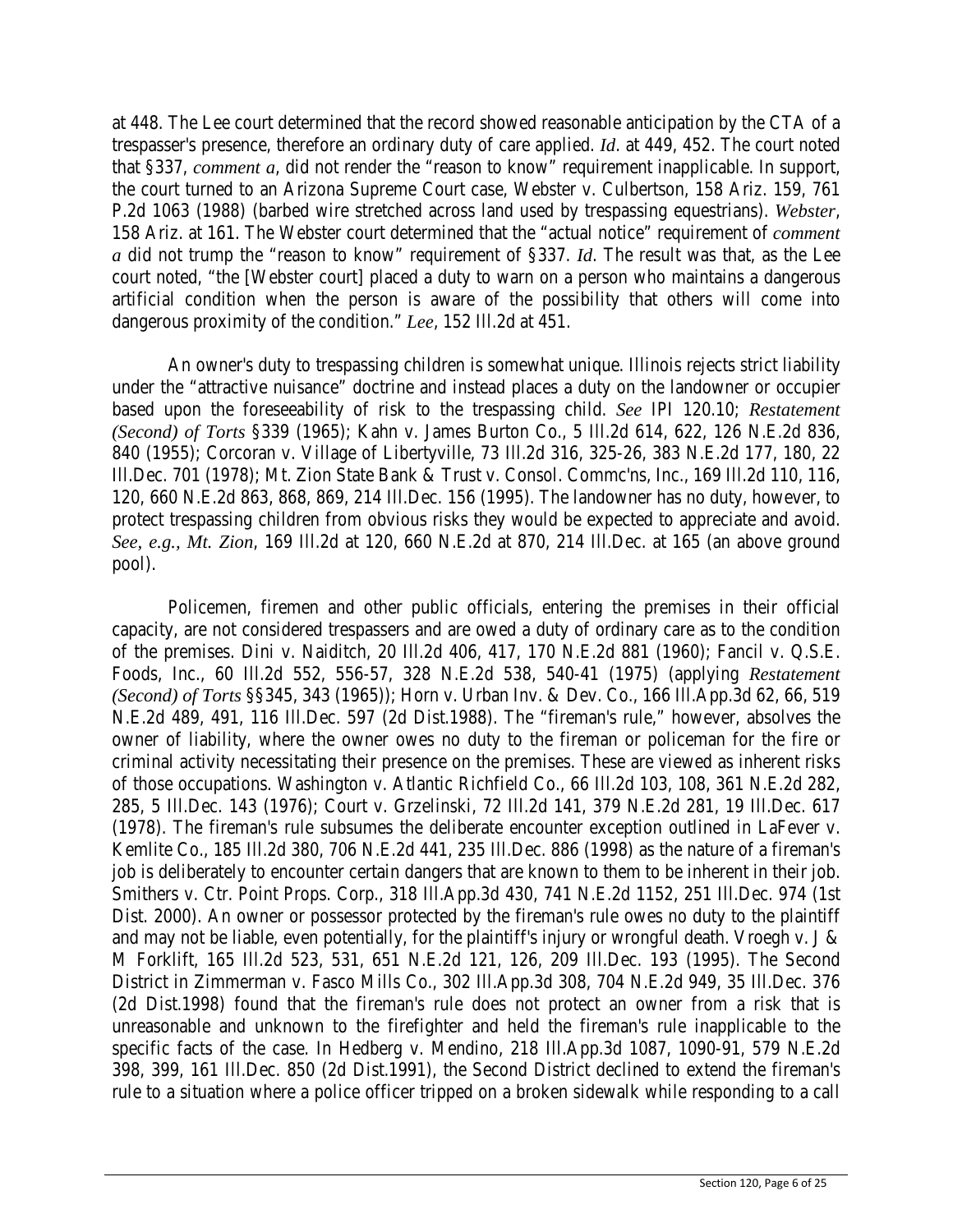about a prowler. The Second District noted that the police officer was injured by a cause independent of the emergency he was investigating. *Hedberg,* 218 Ill.App.3d at 1093.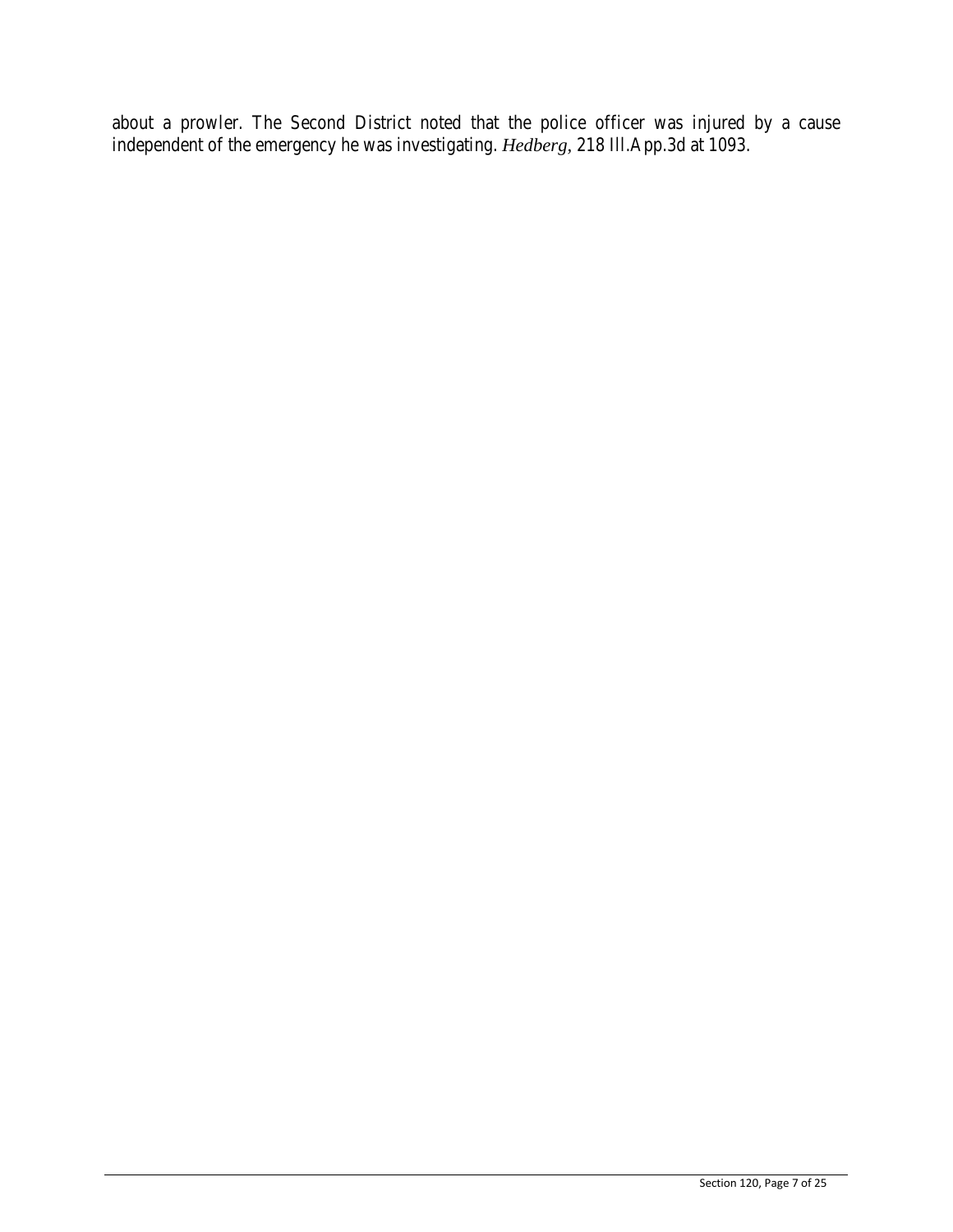### **120.02 Duty To An Adult Lawfully On The Property--Condition Of Property**

It was the duty of [defendant's name], as an (owner) (occupier) (other) of the property in question, to exercise ordinary care to see that the property was reasonably safe for the use of those lawfully on the property.

### **Notes on Use**

This instruction is to be used if the injury is to an adult lawfully on the premises. Use this instruction if the injury was caused by the condition of the premises. This instruction should also be used if the injury was caused by the condition of property owned or occupied by a local public entity. See Wojdyla v. City of Park Ridge, 209 Ill.App.3d 290, 293, 568 N.E.2d 144, 145, 154 Ill.Dec. 144 (1st Dist.1991). If the plaintiff is alleging an activity of the owner caused the injury, use the appropriate instructions for a negligence case. See Reed v. Wal-Mart Stores, Inc., 298 Ill.App.3d 712, 700 N.E.2d 212, 233 Ill.Dec. 111 (4th Dist.1998).

This instruction and IPI 120.03 should be combined in three paragraphs if there is a question of fact as to whether the plaintiff was a trespasser. Begin with this instruction, IPI 120.02, and add IPI 120.03 as the second and third paragraphs. IPI 120.01, the definition of a trespasser, should also be given.

## **Comment**

The Illinois Supreme Court adopted §343 of the *Restatement (Second) of Torts* governing landowner liability for negligence in Genaust v. Illinois Power Co., 62 Ill.2d 456, 343 N.E.2d 465 (1976). The *Restatement* provides that a land possessor is liable for conditions of the land if he fails to exercise reasonable care to protect those lawfully on the land. However, as a general rule, a landowner has no duty to warn of open and obvious conditions. Sepesy v. Archer Daniels Midland Co., 97 Ill.App.3d 868, 423 N.E.2d 942, 53 Ill.Dec. 273 (4th Dist.1981). Whether or not a condition is open and obvious may present a question of fact. Am. Nat'l Bank & Trust Co. of Chi. v. Nat'l Adver. Co., 149 Ill.2d 14, 594 N.E.2d 313, 171 Ill.Dec. 461 (1992); Simmons v. Am. Drug Stores, Inc., 329 Ill.App.3d 38, 768 N.E.2d 46, 263 Ill.Dec. 286 (1st Dist.2002); Pullia v. Builders Square, Inc., 265 Ill.App.3d 933, 939, 638 N.E.2d 688, 202 Ill.Dec. 820 (1st Dist.1994). There are two exceptions to the open and obvious rule: the "distraction exception" set forth in Ward v. Kmart Corp., 136 Ill.2d 132, 147-48, 554 N.E.2d 223, 143 Ill.Dec. 288 (1990), and the "deliberate encounter exception" set forth in LaFever v. Kemlite Co., 185 Ill.2d 380, 391, 706 N.E.2d 441, 235 Ill.Dec. 886 (1998). Under the "distraction exception," if the owner has reason to suspect that guests or workers may not appreciate the danger because they are distracted or preoccupied, the owner has a duty of reasonable care. In Ward, carrying a large mirror distracted the plaintiff, preventing him from seeing a concrete post located near a doorway. *Ward*, 136 Ill.2d at 135-39. In Deibert v. Bauer Bros. Constr. Co., Inc., 141 Ill.2d 430, 433, 566 N.E.2d 239, 240, 243, 152 Ill.Dec. 552 (1990), the court applied the distraction exception to circumstances in which the plaintiff had failed to look at the ground he was walking on. In Menough v. Woodfield Gardens, 296 Ill.App.3d 244, 249, 694 N.E.2d 1038, 1042, 230 Ill.Dec. 760 (1st Dist.1998), the exception applied where playing basketball distracted the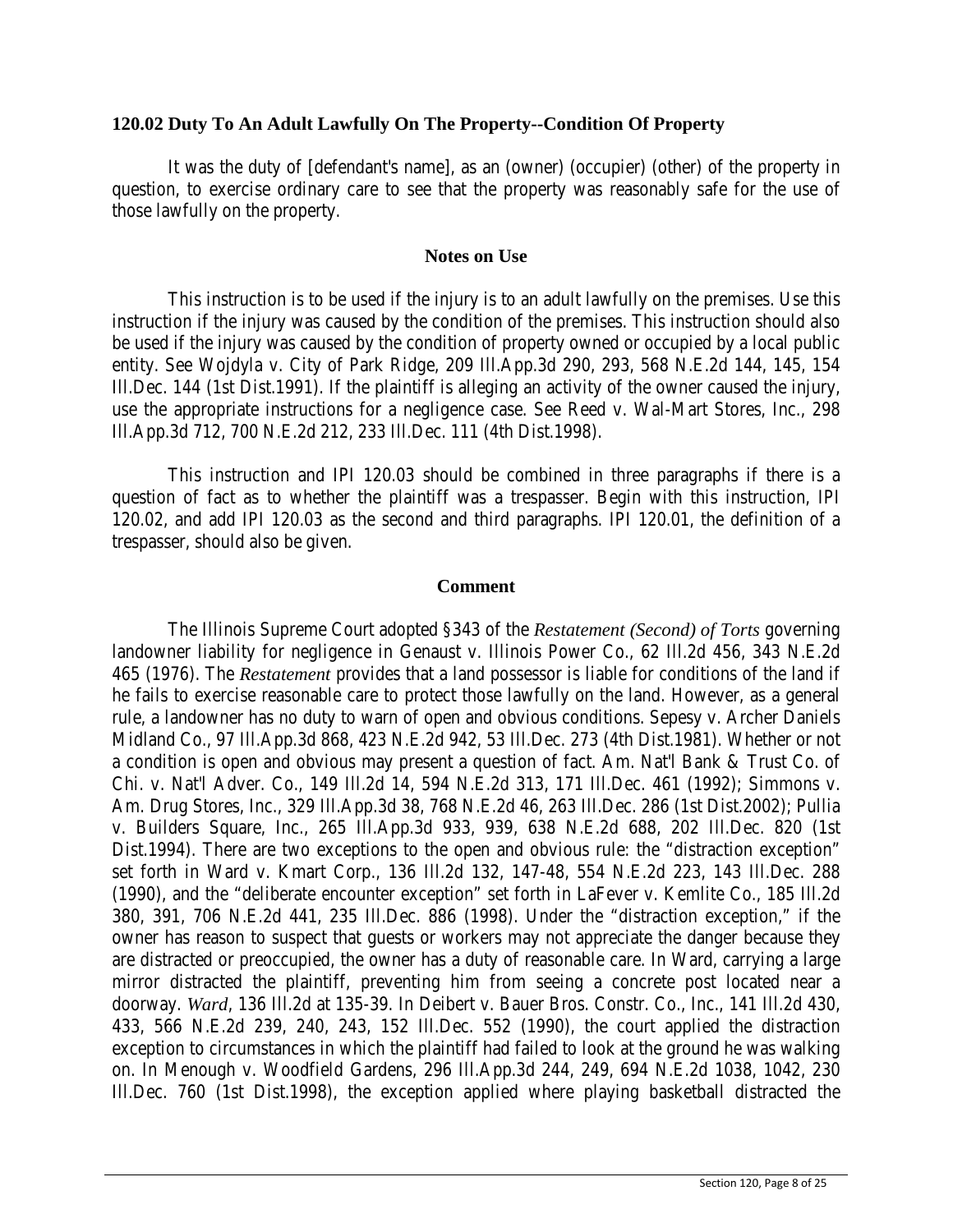plaintiff from seeing the protruding base supporting the basket. Under the deliberate encounter exception outlined in LaFever, a landowner has a duty to warn of an open and obvious danger where the landowner may reasonably expect a reasonable person to encounter the danger given that the advantages of proceeding outweigh the apparent risk. The standard used for the reasonable expectation is that of a reasonable person in the same position as the possessor of the premises. *LaFever* at 396.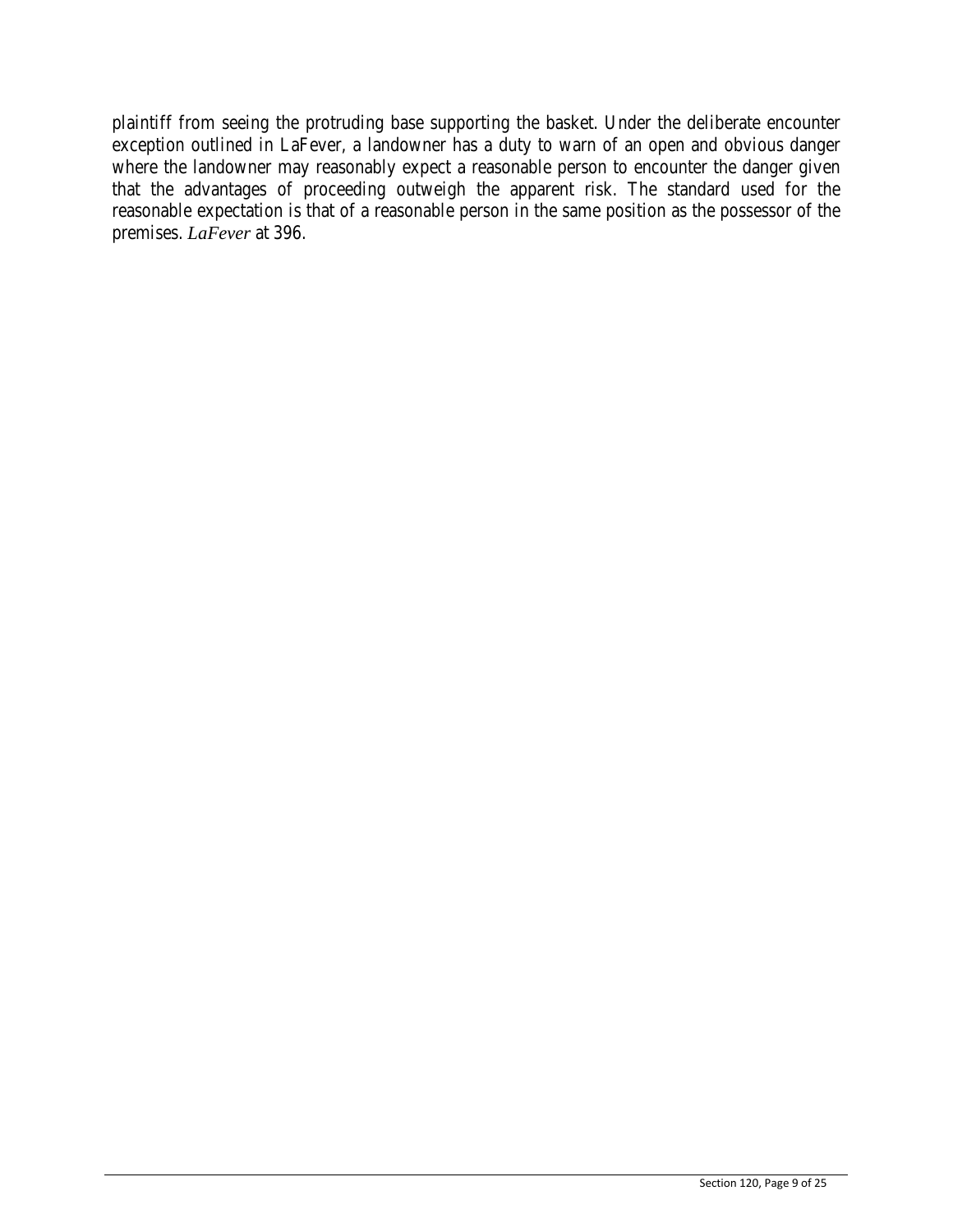#### **120.03 Duty To Adult Trespasser--Condition Of Property**

It was the duty of [defendant's name], as an (owner) (occupier) (other) of the property in question, to refrain from willful and wanton conduct which would endanger the safety of (a) trespasser(s) on the property.

[However, if [defendant's name], knew of, or reasonably should have anticipated, the presence of [a] trespasser(s) where a condition on [defendant's name] property presented a risk of death or serious bodily injury and that the trespasser(s) would not discover or realize the risk involved, then [defendant's name] had a duty to exercise ordinary care to warn of that condition.]

#### **Notes on Use**

This instruction is to be used if the injury is to an adult trespasser on the landowner's premises. The last bracketed sentence should be used when there is an issue of negligently failing to warn a trespasser. See Comment below.

If the trespasser is a child, use IPI 120.05 and IPI 120.1.

#### **Comment**

A trespasser is one who enters the premises of another without permission or without express or implied invitation or one who goes beyond the scope of his invitation onto the premises. While a landowner or occupier does not owe a duty to a trespasser to see that the premises are safe for his use, (*See* Marcovitz v. Hergenrether, 302 Ill. 162, 167, 134 N.E. 85, 87- 88 (1922); Smith v. Goldman, 53 Ill.App.3d 632, 368 N.E.2d 1052, 11 Ill.Dec. 444 (2d Dist.1977), a landowner or occupier owes a duty to trespassers to refrain from willful and wanton conduct. Bofman v. Material Serv. Corp., 125 Ill.App.3d 1053, 1064, 466 N.E.2d 1064, 1072-73, 82 Ill.Dec. 262, 270-71 (1st Dist.1984). If, however, a property owner knew or should have known that an artificial condition on his property presented a risk of death or serious bodily injury, and if the owner knew of or had reason to anticipate the presence of trespassers in dangerous proximity to the hazard, then the property owner had a duty to exercise ordinary care to warn of the condition. Lee v. Chi. Transit Auth., 152 Ill.2d 432, 605 N.E.2d 493, 178 Ill.Dec. 699 (1992), applying the *Restatement (Second) of Torts* §337. For a duty of ordinary care to apply under §337 of the *Restatement (Second) of Torts*, the landowner or occupier must know, or have reason to know of the trespasser's presence. As the Lee Court noted, "reason to know" is defined under the *Restatement* as having "information from which a person of 'reasonable intelligence would infer that the fact in question exists.' " *Lee* 152 Ill. 2d at, 448. Policemen, firemen, and other public officials entering premises in their official capacity are not considered trespassers and are owed a duty of ordinary care as to the condition of the premises. Dini v. Naiditch, 20 Ill.2d 406, 417, 170 N.E.2d 881 (1960); Fancil v. Q.S.E. Foods, Inc., 60 Ill.2d 552, 556-57, 328 N.E.2d 538, 540-41 (1975) (applying *Restatement (Second) of Torts* §§345, 343 (1965)); Horn v. Urban Inv. & Dev. Co., 166 Ill.App.3d 62, 66, 519 N.E.2d 489, 491, 116 Ill.Dec. 597 (2d Dist.1988). Given that the nature of a fireman's job is to deliberately encounter certain dangers that are known to them to be inherent in their job, landowners owe no duty to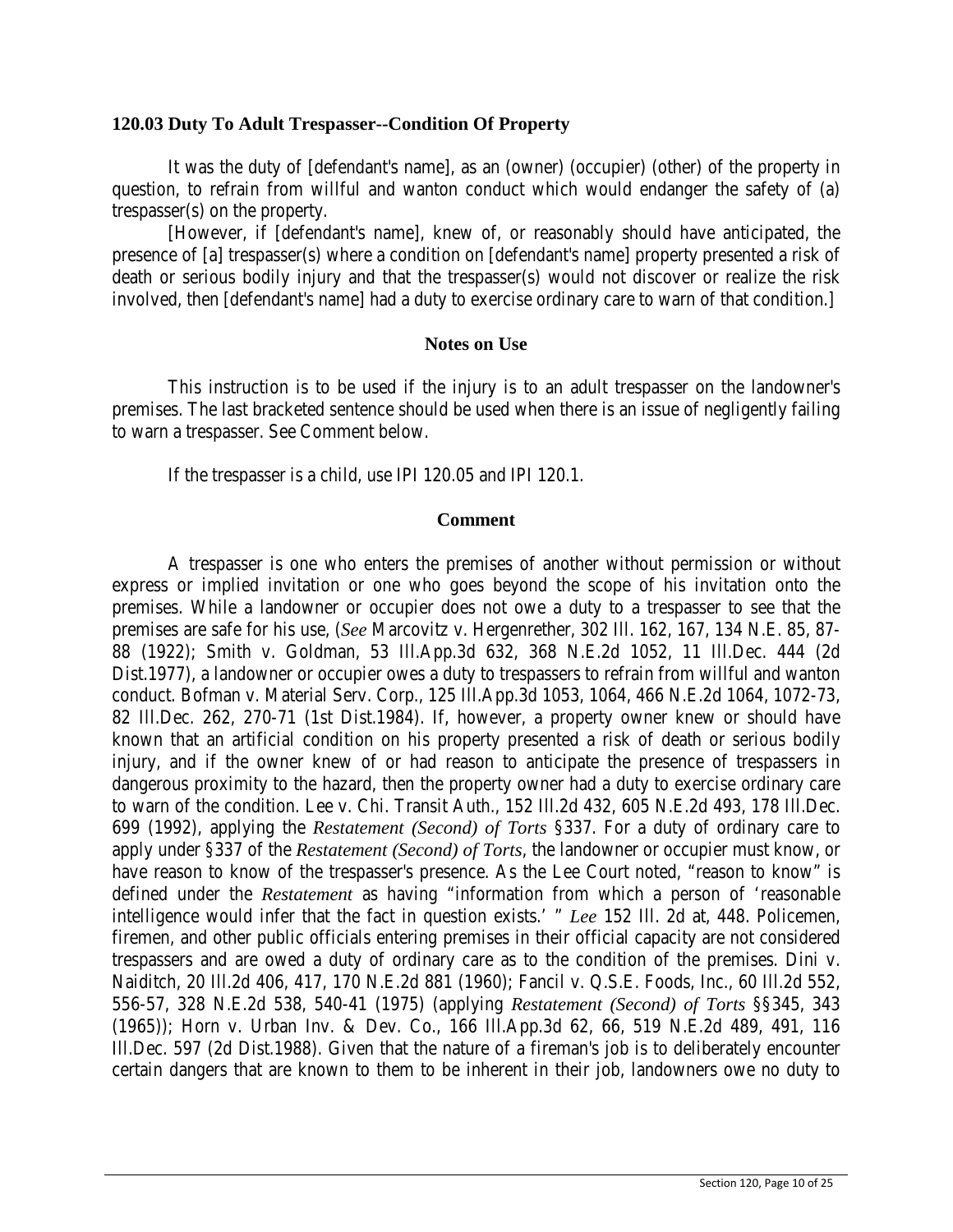firemen as to the hazards inherent in fire fighting. Smithers v. Ctr. Point Props. Corp., 318 Ill.App.3d 430, 741 N.E.2d 1152, 251 lll.Dec. 974 (1st Dist.2000).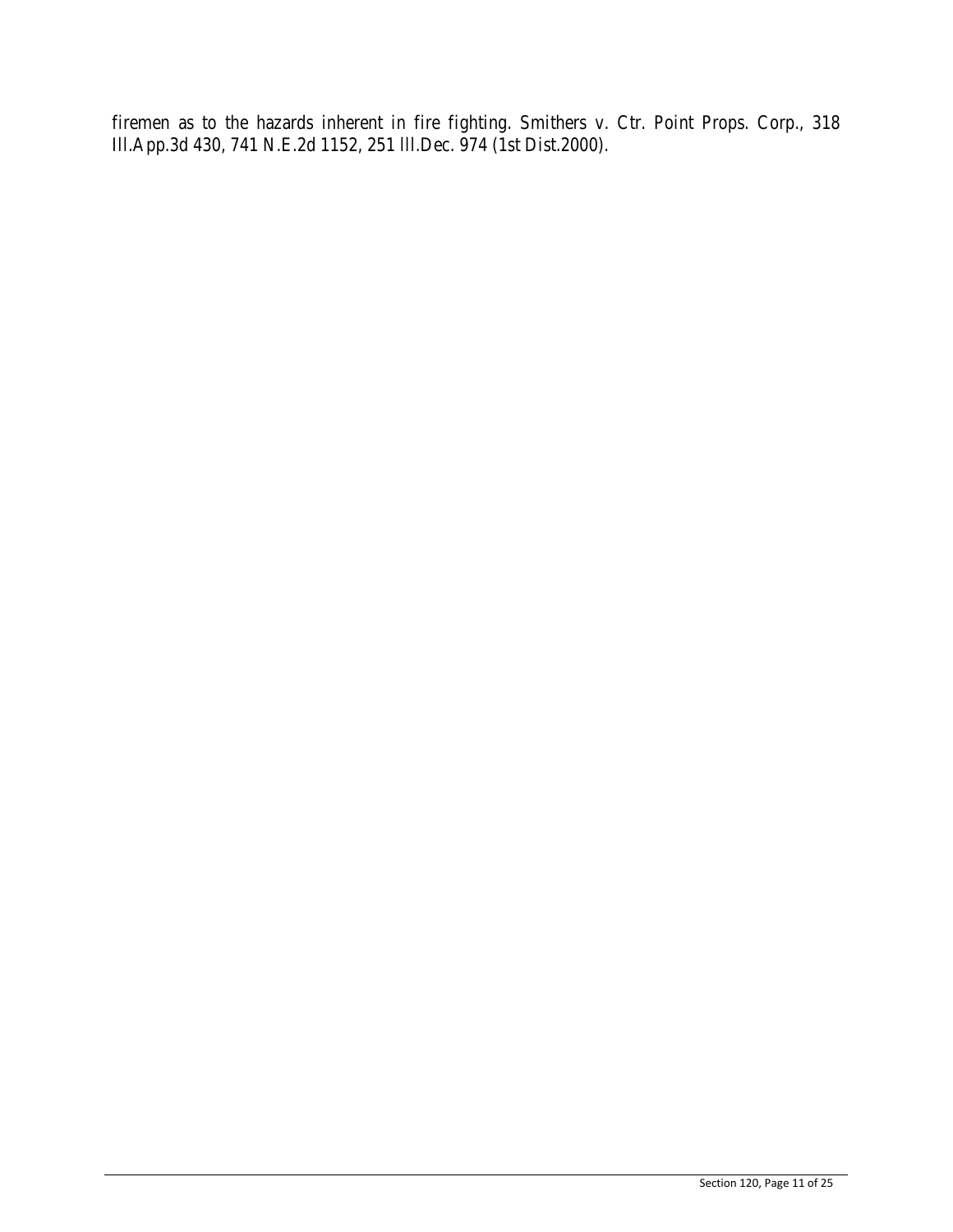## **120.04 Duty To Children Lawfully On Property--Condition Of Property**

It was the duty of [defendant's name], as an (owner) (occupier) (other) of the property in question, to exercise ordinary care to see that the property was reasonably safe for the use of children lawfully on the property.

### **Notes on Use**

This instruction is to be used if the injury is to a non-trespassing child on the premises. In addition to this instruction, use IPI 120.08. The duty stated here is the same as IPI 120.02, which applies to all persons lawfully on the premises. The purpose of this instruction is to distinguish between the duty to trespassing children and the duty to children lawfully on the premises.

If the child is a trespasser, use IPI 120.05 and IPI 120.10.

### **Comment**

Ordinary negligence concepts are used in a case involving children lawfully on the property.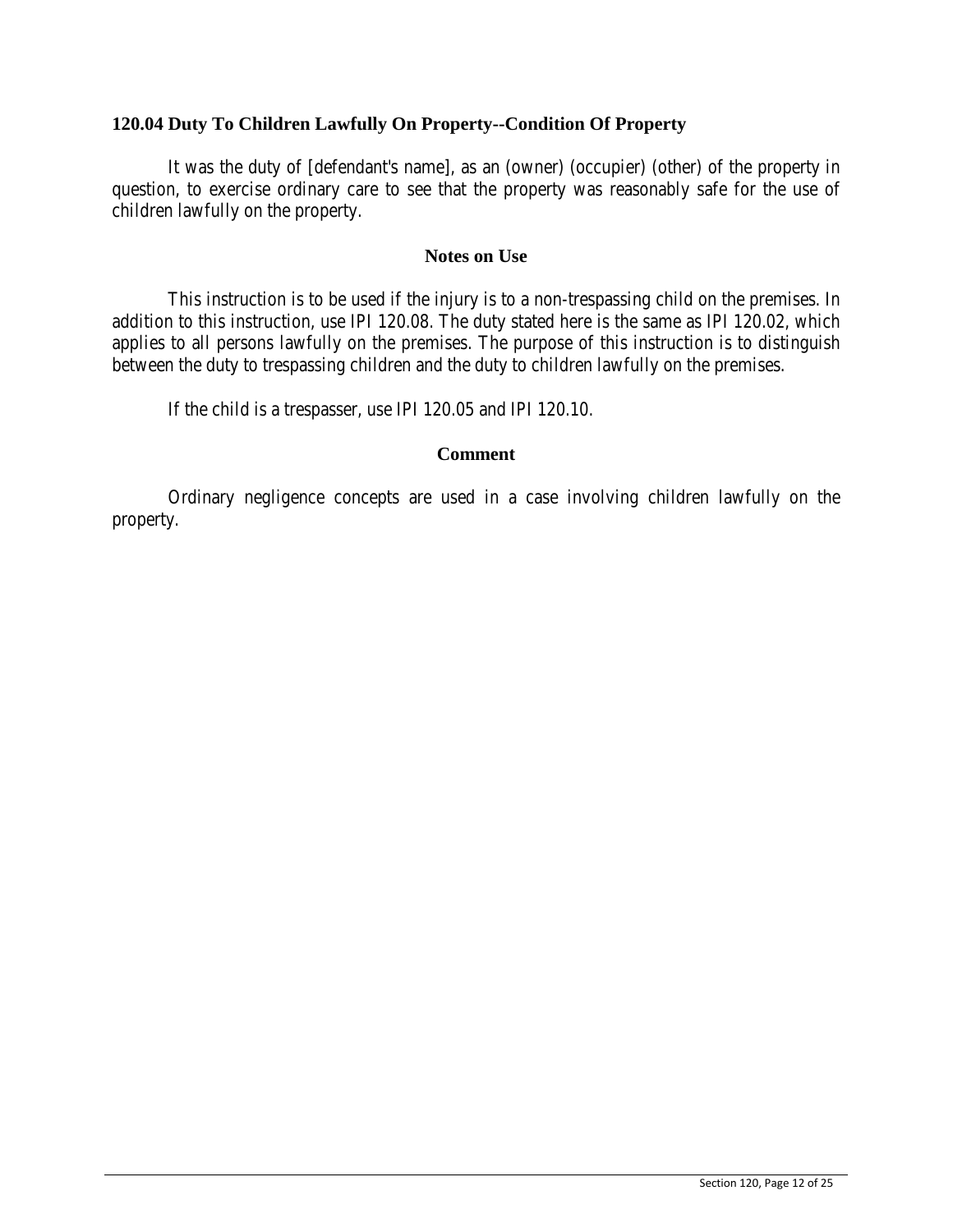### **120.05 Duty To Trespassing Children--Condition Of Property**

If [defendant's name], an as (owner) (occupier) (other) of the property in question knew of or reasonably should have anticipated the presence of [a child] [children] near a condition on [defendant's name] property which presented a risk of injury which children would not appreciate, and where the expense or inconvenience of remedying the condition is slight compared to the risk, then the (owner) (occupier) (other) has a duty to remedy the condition or protect children from injury resulting from the condition.

### **Notes on Use**

Use IPI 120.10 in addition to this instruction for injury caused by condition of property to trespassing children. Combine the appropriate instructions from the 128.20 series. If contributory negligence is an issue, use IPI 128.02 and the appropriate instruction from the 11 series; if there is no issue of contributory negligence, use IPI 128.01.

### **Comment**

The duty owed to a trespassing child injured as a result of a condition of a landowner's or occupier's property was outlined in Kahn v. James Burton Co., 5 Ill.2d 614, 126 N.E.2d 836 (1955). In Kahn, the Illinois Supreme Court departed from the traditional strict liability "attractive nuisance" doctrine imposed upon landowners and occupiers of property, and instead, recognized a negligence cause of action based upon the foreseeability of risk to children on the premises and the relative expense in remedying dangerous conditions. The court in Mt. Zion State Bank & Trust v. Consol. Commc'ns, Inc., 169 Ill.2d 110, 660 N.E.2d 863, 214 Ill.Dec. 156 (1995), said that the attractive nuisance doctrine, although abandoned, retained utility in analyzing duty. The court held: "That an attraction or allurement existed on the land is significant insofar as it indicates that the trespass should have been anticipated." *Mt. Zion*, 169 Ill.2d at 118. Illinois case law, following Kahn, embraced the principle that a duty owed to trespassing children is essentially a negligence concept based upon the foreseeability of injury to children balanced against the relative expense in remedying dangerous conditions. Corcoran v. Village of Libertyville, 73 Ill.2d 316, 325-26, 383 N.E.2d 177, 22 Ill.Dec. 701 (1978); Mt. Zion State Bank & Trust v. Consol. Commc'ns, Inc., *supra*. However, a landowner's liability to a trespassing child is not absolute. A landowner or occupier has no duty to protect trespassing children from obvious risks that a child would be expected to appreciate and avoid. Cope v. Doe, 102 Ill.2d 278, 286, 464 N.E.2d 1023, 80 Ill.Dec. 40 (1984) (thin ice on a pond); *Mt. Zion,* 169 Ill.2d at 120 (an above ground pool); Logan v. Old Enter. Farms, Ltd., 139 Ill.2d 229, 241, 564 N.E.2d 778, 784, 151 Ill.Dec. 323 (1990) (climbing a tree); Bucheleres v. Chi. Park Dist., 171 Ill.2d 435, 455, 665 N.E.2d 826, 216 Ill.Dec. 568 (1996) (diving into a large body of water with fluctuating water levels and bottom composition).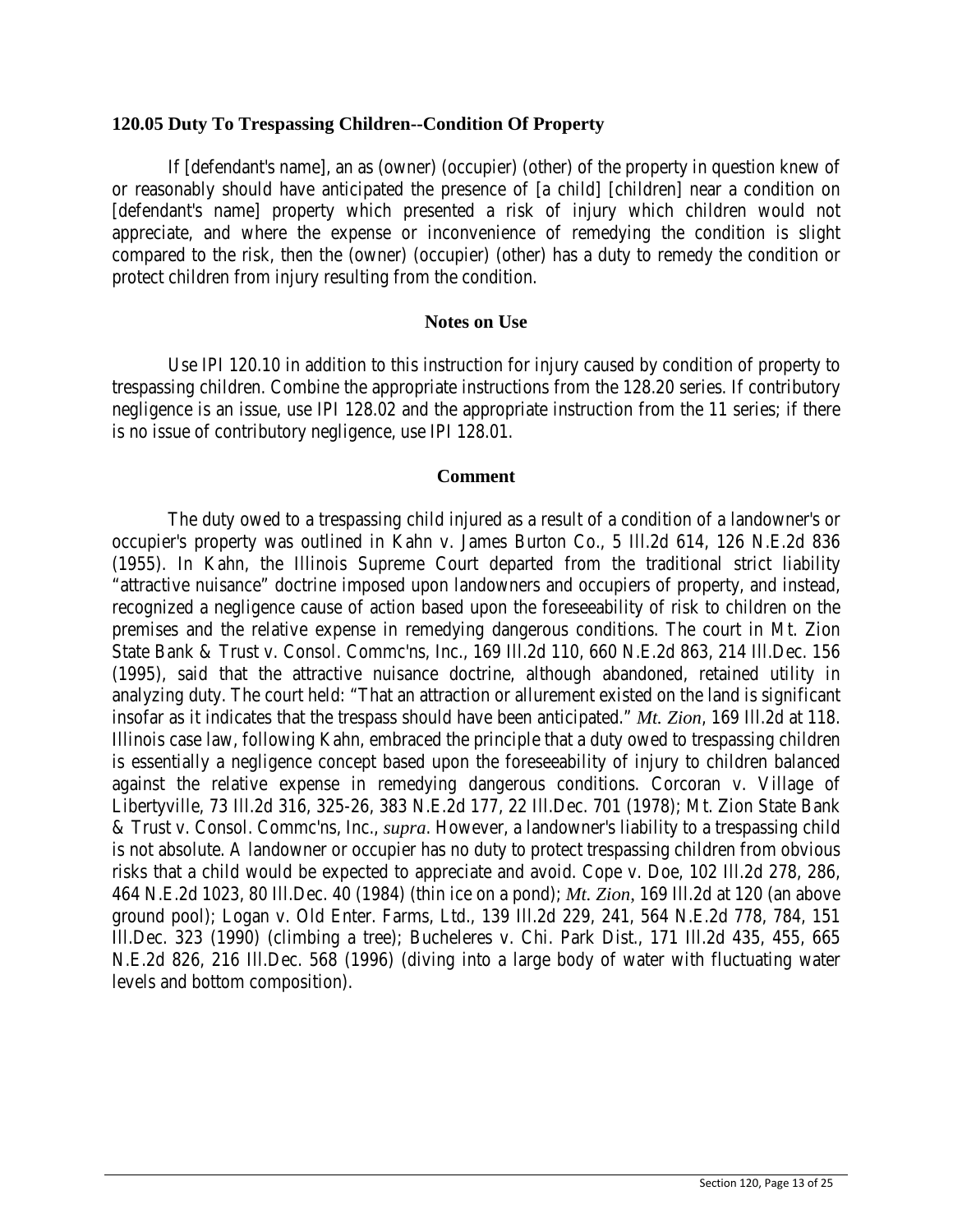#### **120.06 Duty To Persons On Premises--Scope Of Invitation--Condition Of Premises**

It was the duty of defendant, [defendant's name], as an (owner) (occupier) (other) of the property in question, to exercise ordinary care to see that the property was reasonably safe for the use of those lawfully on the property. [That duty extends only to the portion of the premises onto which the person has either expressly or impliedly (been invited) (or) (been given permission) to use (or) to that portion the (owner) (occupier) (other) might reasonably expect him to use in connection with the (invitation) (permission) (and) only to that manner of use which the (owner) (occupier) might reasonably expect in connection with the express or implied (invitation) (or) (permission)].

[However, if [plaintiff's name], was on a portion of the premises to which he was not expressly or impliedly (invited) (or) (permitted) (or) which the (owner) (or) (occupant) would not reasonably expect him to use in connection with the (invitation) (or) (permission) (or) was using the premises for a purpose other than that for which he was (invited) (or) (permitted) (or) (for which the (owner) (occupier) might reasonably have expected him to use the premises), then it was the duty of the defendant to refrain from willful and wanton conduct which would endanger the safety of the plaintiff.]

#### **Notes on Use**

If there is no issue as to the scope of the invitation or permission, use IPI 120.02 instead of this instruction.

The second sentence should be used only where there is a dispute as to whether plaintiff was in an area beyond the scope of his express or implied permission at the time of the occurrence. The last part of the bracketed phrase should be used only when there is an issue of whether the plaintiff's manner of use of the premises exceeded the express or implied permission. The entire bracketed sentence in the first paragraph can be used if scope of invitation and manner of use are disputed.

In the alternative, the last bracketed paragraph should be used only if plaintiff has pled that defendant was guilty of willful and wanton conduct toward a trespassing plaintiff.

#### **Comment**

A trespasser is one who enters the premises of another without permission or without express or implied invitation. *Restatement (Second) of Torts* §329 (1965); Ill. Cent. R.R. Co. v. Eicher, 202 Ill. 556, 560, 67 N.E. 376, 378 (1903); Grimwood v. Tabor Grain Co., 130 Ill.App.3d 708, 711-12, 474 N.E.2d 920, 922, 86 Ill.Dec. 6, 8-9 (3d Dist.1985). The court in Trout v. Bank of Belleville, 36 Ill.App.3d 83, 87, 343 N.E.2d 261 (5th Dist.1976), cited IPI 120.01 and defined "trespasser" as one who enters property "without permission, invitation, or other right, and intrudes for some purpose of his own, or at his convenience, or merely as an idler." Trout v. Bank of Belleville, 36 Ill.App.3d 83, 87, 343 N.E.2d 261, 264-65 (5th Dist.1976) (citing 62 Am. Jur. 2d, *Premises Liability* (1972) and IPI). A trespasser is also someone who, after being invited upon the premises, goes to another area beyond the scope of the invitation. Cockrell v. Koppers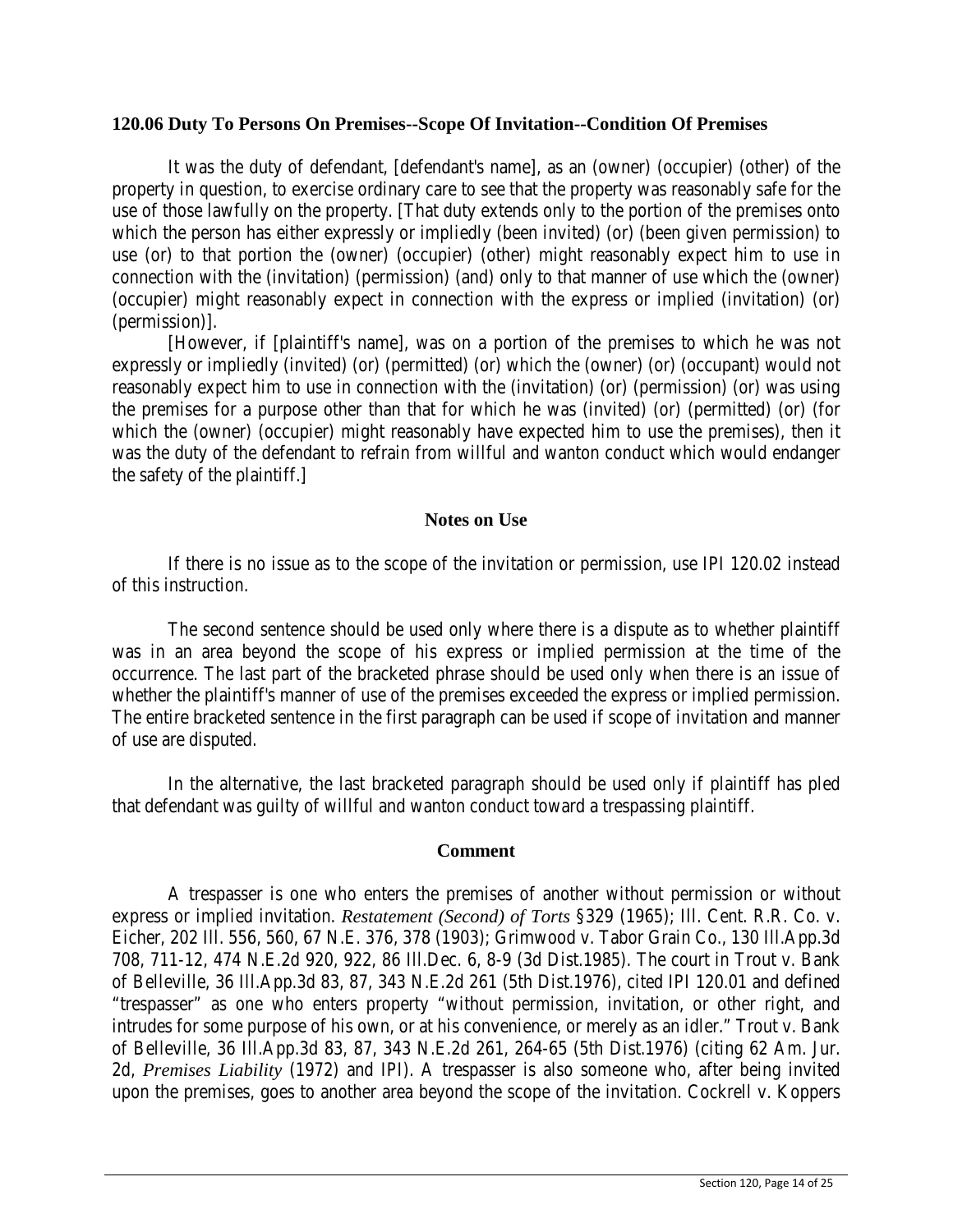Indus., Inc., 281 Ill.App.3d 1099, 1104, 667 N.E.2d 676, 680, 217 Ill.Dec. 587 (1st Dist.1996) (workers straying from the intended worksite are trespassers). Whether a person is a trespasser or someone lawfully on the premises is a question for the jury. Eshoo v. Chi. Transit Auth., 309 Ill.App.3d 831, 836, 723 N.E.2d 339, 343, 243 Ill.Dec. 307 (1st Dist.1999) (finding a jury should determine whether a fare-paying passenger, who left an "el" platform to urinate on the tracks, was a trespasser).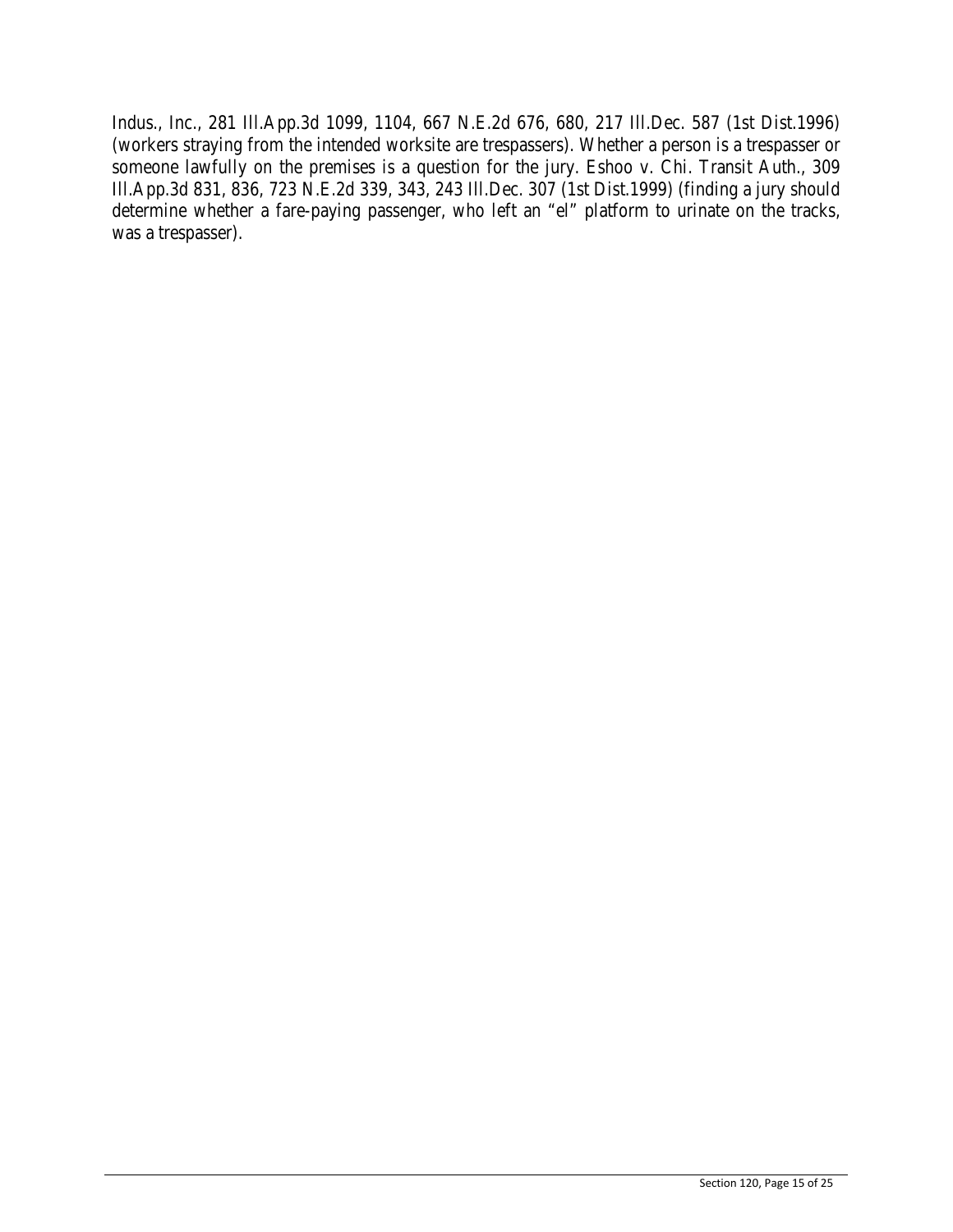**120.07 Reserved**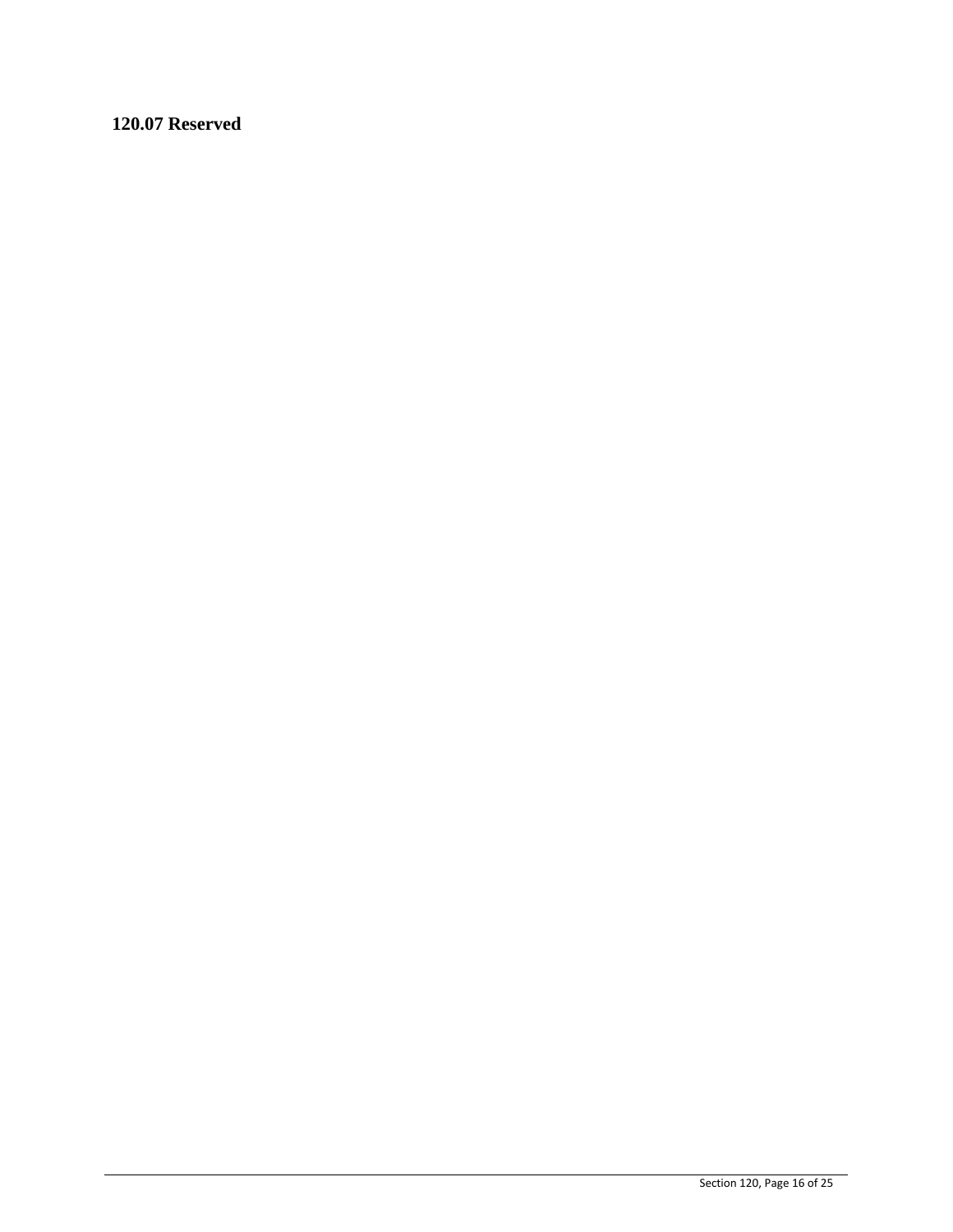## **120.08 Issue/Burden Of Proof Premises/Condition/Distraction**

[In Count \_\_], [plaintiff's name] seeks to recover damages from the defendant [defendant's name]. In order to recover damages, the plaintiff has the burden of proving:

First, there was a condition on the [property] [land] [building] [other] which presented an unreasonable risk of harm to [people] [children] on the property.

Second, the defendant knew or in the exercise of ordinary care should have known of both the condition and the risk.

Third, the defendant could reasonably expect that [people] [children] on the property [would not discover or realize the danger] [or] [would fail to protect themselves against such danger].

Fourth, the defendant was negligent in one or more of the following ways:

a) \_\_\_\_\_\_\_\_,

 $b)$  ,

 $c)$  .

Fifth, the plaintiff was injured.

Sixth, the defendant's negligence was a proximate cause of the plaintiff's injury.

### **Notes on Use**

This instruction combines the issues instruction and burden of proof instruction into one instruction. Use this instruction for premises liability cases, including those in which the plaintiff claims that he/she was distracted and failed to observe an open and obvious defect on the property. It is also appropriate for cases involving children who were lawfully on the premises. For trespassing children, use IPI 120.10. If the action alleges that an activity on the premises caused the injury or that the dangerous condition arose as part of the defendant's business, use IPI 20.01 and IPI B10.03. If there is a dispute as to ownership of the property, add the following paragraph and label it "First":

First, the defendant, [owned] [controlled] [managed] the property.

This instruction should be combined on the same page with the appropriate instructions from the 128 series. If contributory negligence is an issue, use IPI 128.02. If there is no issue of contributory negligence, use IPI 128.01. See Simich v. Edgewater Beach Apartments Corp., 368 Ill.App.3d 394, 306 Ill.Dec. 535, 857 N.E.2d 934 (1st Dist. 2006), for a limitation on the use of this instruction.

*Notes revised April 2007*.

#### **Comment**

Traditionally, a landowner or occupier owed no duty to a trespasser or a person legally on the premises, except not to willfully or wantonly cause injury. *Restatement (Second) of Torts* §336 (1965); Marcovitz v. Hergenrether, 302 Ill. 162, 167, 134 N.E. 85, 88 (1922); Bofman v. Material Serv. Corp., 125 Ill.App.3d 1053, 1064, 466 N.E.2d 1064, 1072, 81 Ill.Dec. 262 (1st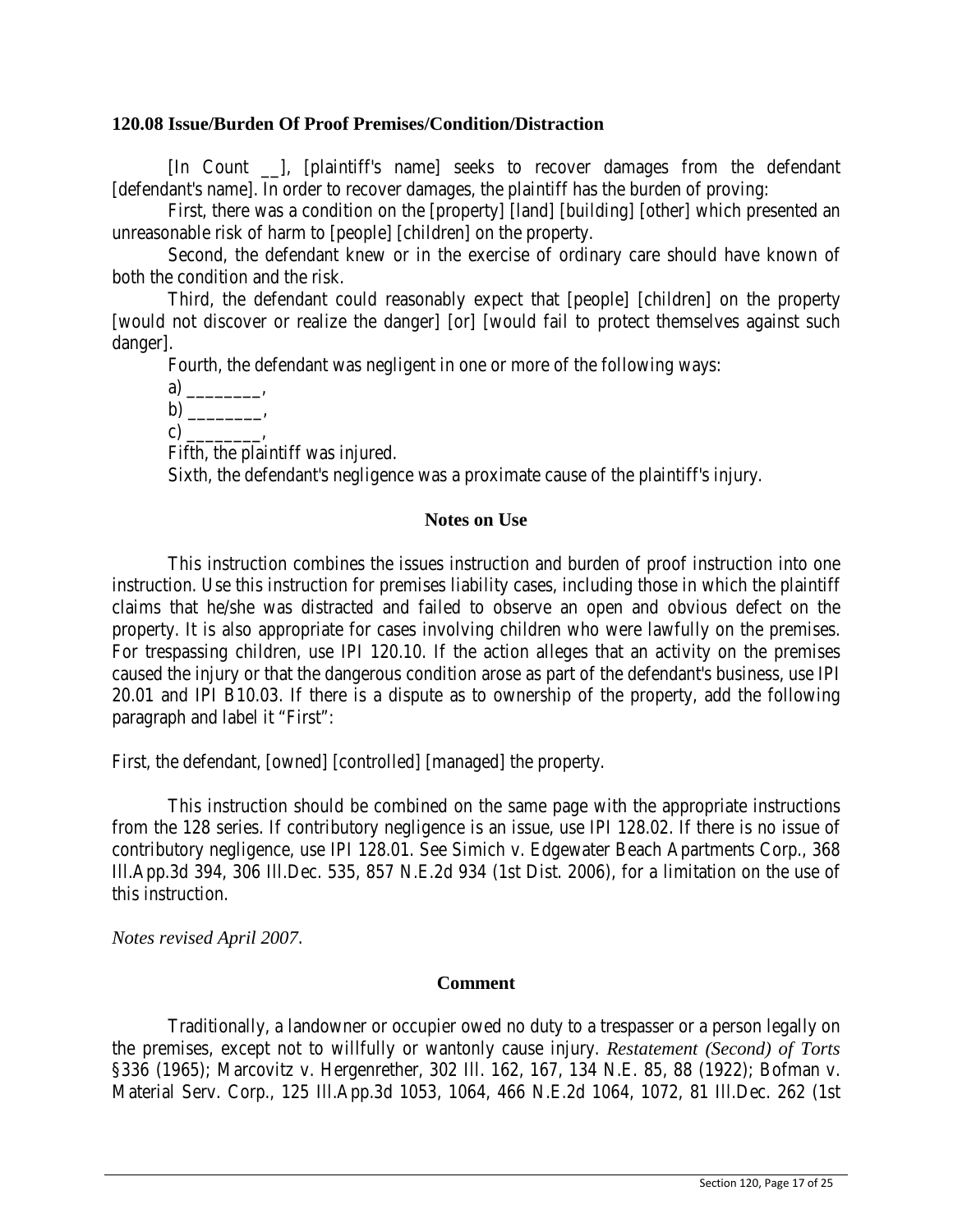Dist. 1984); Votava v. Material Serv. Corp., 74 Ill.App.3d 208, 213, 392 N.E.2d 768, 771-72, 30 Ill.Dec. 113, 116-17 (2d Dist. 1979) (citing IPI); Lee v. Chi. Transit Auth., 152 Ill.2d 432, 472, 605 N.E.2d 493, 511, 178 Ill.Dec. 699 (1992). The duty owed to both trespassers and people legally on the premises has changed to a shifting standard or a duty based upon knowledge of conditions on the property and the risk of harm to people who frequent the property. It is expected that people on the premises will notice and avoid open and obvious dangers. However, the owner has a duty to warn others about dangerous conditions on the property where the owner or occupier knows or should know that people will approach the hazard while distracted, Ward v. Kmart Corp., 136 Ill.2d 132, 149-50, 554 N.E.2d 223, 143 Ill.Dec. 288 (1990), or will perceive an economic necessity to deliberately encounter the danger. LaFever v. Kemlite Co., 185 Ill.2d 380, 395, 706 N.E.2d 441, 449, 235 Ill.Dec. 886 (1998).

For persons legally on the premises, the owner owes a duty of reasonable care. The Premises Liability Act states an owner's duty to non-trespassers is one of reasonable care under the circumstances. The Act abolishes the common-law distinction between the invitees and licensees. 740 ILCS 130/2 (West 1998), effective September 12, 1984; Erne v. Peace, 164 Ill.App.3d 420, 423, 517 N.E.2d 1203, 1205, 115 Ill.Dec. 517 (2d Dist. 1987). Open and obvious hazards on the premises are expected to be noticed and avoided. Deibert v. Bauer Bros. Constr. Co., 141 Ill.2d 430, 439, 566 N.E.2d 239, 152 Ill.Dec. 552 (1990). An owner has no duty regarding open and obvious dangerous conditions except in two situations. *See Restatement (Second) of Torts* §343A. First, the open and obvious exception does not apply where something distracted the person, or where he deliberately encountered danger out of economic necessity. LaFever v. Kemlite Co., 185 Ill.2d 380, 391, 706 N.E.2d 441, 448, 235 Ill.Dec. 886 (1998). Second, the owner or occupier does have a duty to warn about dangerous conditions on the property if he knows or should know that people on the premises with permission could approach the hazard while distracted, Ward v. Kmart Corp., 136 Ill.2d 132, 149-50, 554 N.E.2d 223, 143 Ill.Dec. 288 (1990), or will do so deliberately out of economic necessity, LaFever v. Kemlite Co., 185 Ill.2d 380, 391, 706 N.E.2d 441, 448, 235 Ill.Dec. 886 (1998).

The rule applicable to trespassers is that an owner owes a duty of ordinary care regarding conditions on the property if the property owner knows, or should know, that an artificial condition on the property presents a risk of death or serious bodily injury, and if the owner knows about or anticipates the trespasser's presence in dangerous proximity to the condition. Lee v. Chi. Transit Auth., 152 Ill.2d 432, 472, 605 N.E.2d 493, 511, 178 Ill.Dec. 699 (1992) (applying the *Restatement (Second) of Torts* §337). The terms of *Restatement* §337 limit the application of the rule to "artificial" conditions. However, *Comment b* states:

The few cases in which the situation covered by this Section has arisen have involved artificial conditions with a risk of death or serious bodily harm to the trespasser, and such harm has in fact resulted. No reason is apparent, however, for any limitation of the rule to such cases, and it may reasonably be expected to apply to natural conditions on the land, or to the risk of harm less than death or serious bodily harm, including harm to the trespasser's property.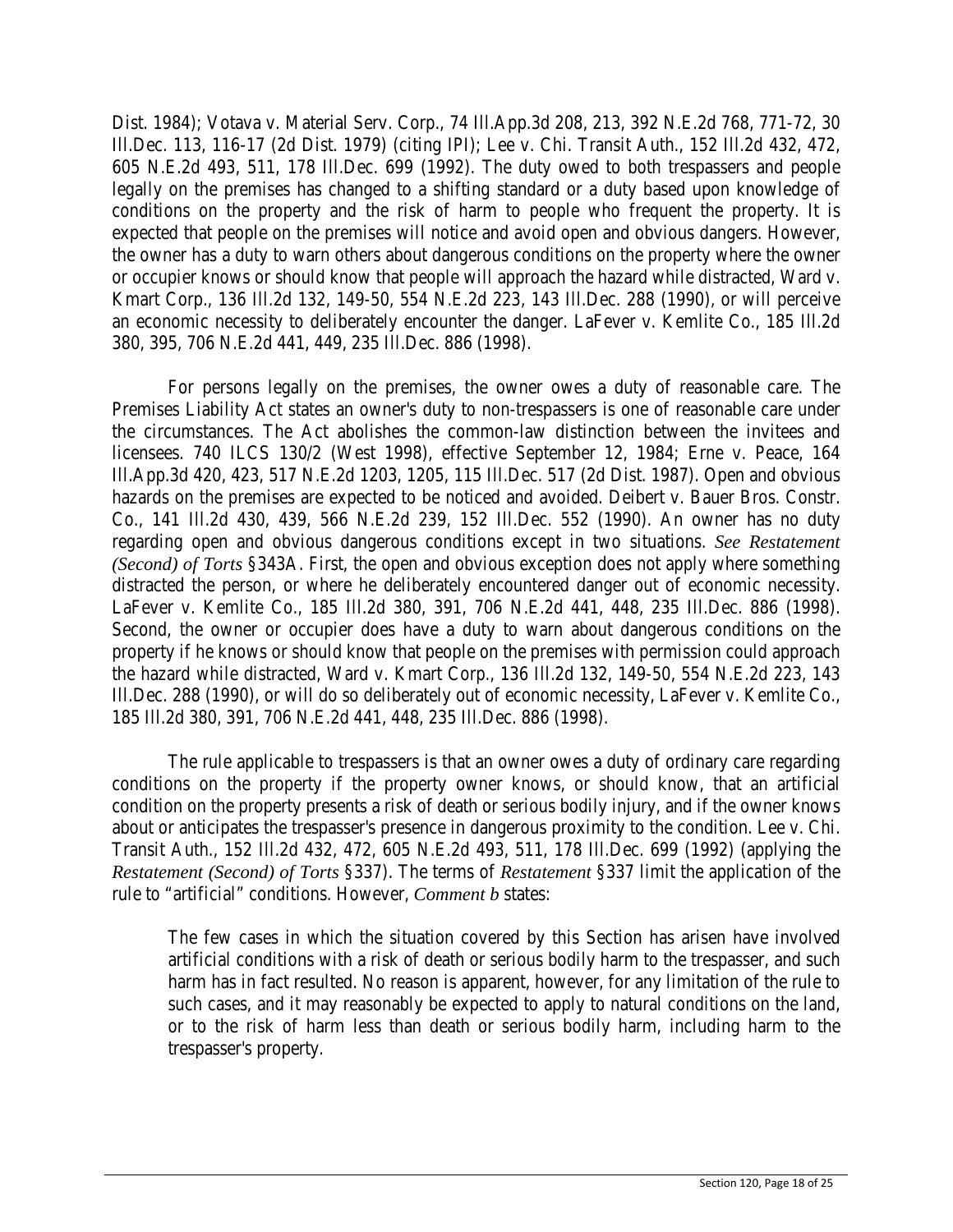So far, no Illinois case sets forth whether this rule extends to natural conditions for either a trespasser or a person lawfully on the premises. Burns v. Addison Golf Club, 161 Ill.App.3d 127, 130-31, 514 N.E.2d 68, 71, 112 Ill.Dec. 672 (2d Dist. 1987) (no liability for injury caused by the open and obvious, natural condition of an exposed tree root). The court in Burns v. Addison Golf Club analogized the hazard posed by a tree root to that of snow and ice under the natural accumulations rule. For accumulations of snow and ice, an owner generally is not liable for resultant injuries. However, a limited exception to this rule can impose liability if the owner aggravated or acted in a way that caused the natural condition to become an unnatural condition. Harkins v. Sys. Parking, Inc., 186 Ill.App.3d 869, 872, 542 N.E.2d 921, 923-24, 134 Ill.Dec. 575 (1st Dist. 1989) (no liability for a fall on a snowy and icy parking lot); Endsley v. Harrisburg Med. Ctr., 209 Ill.App.3d 908, 910, 568 N.E.2d 470, 471, 154 Ill.Dec. 470 (5th Dist. 1991) (liability for ruts in an ice-covered sidewalk, where defendant directed traffic solely on that path); Wittaker v. Honegger, 284 Ill.App.3d 739, 743, 674 N.E.2d 1274, 1276, 221 Ill.Dec. 169 (5th Dist. 1996) (extending liability to loose driveway gravel on highway).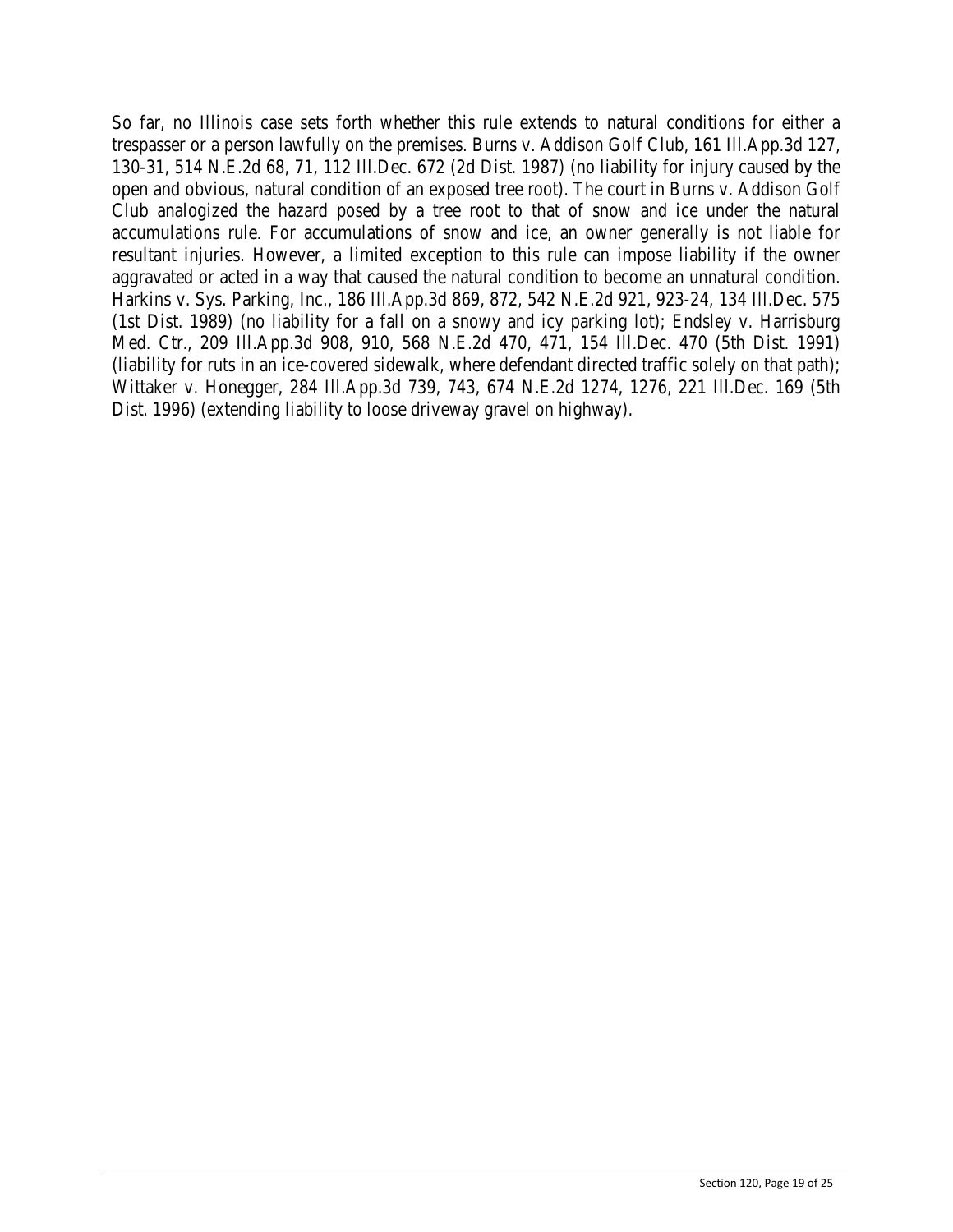### **120.09 Issue/Burden Of Proof Premises/Deliberate Encounter**

[In Count \_\_], [plaintiff's name] seeks to recover damages from the [defendant's name]. In order to recover damages, the plaintiff has the burden of proving:

First, there was a condition on the [property] [land] [building] [other] which presented an unreasonable risk of harm to [people] [children] on the property.

Second, the defendant knew or in the exercise of ordinary care should have known of both the condition and the risk.

Third, the defendant could reasonably expect that a reasonable person in plaintiff's position, knowing of the condition, would proceed to encounter it because the advantage of doing so outweighs the apparent risk.

Fourth, the defendant was negligent in one or more of the following ways:

a) \_\_\_\_\_\_\_\_,

 $b)$  ,

c)  $\qquad \qquad$ 

Fifth, the plaintiff was injured.

Sixth, the defendant's negligence was a proximate cause of the plaintiff's injury.

### **Notes on Use**

This instruction combines the issues instruction and burden of proof instruction into one instruction. Use this instruction when the issues involve the plaintiff's deliberate encounter with an open and obvious defect on the defendant's premises. If the action alleges an activity which is negligent, rather than a dangerous condition on the premises, see Notes on Use for IPI 120.02 and Reed v. Walmart Stores, Inc., 298 Ill.App.3d 712, 700 N.E.2d 212, 233 Ill.Dec. 111 (1998). This instruction should be combined with the appropriate instructions from the 128 series. If contributory negligence is an issue use IPI 128.02. If there is no issue of contributory negligence, use IPI 128.01.

## **Comment**

The deliberate encounter exception extends owner liability to circumstances in which the open and obvious rule would otherwise bar liability. LaFever v. Kemlite Co., 185 Ill.2d 380, 391, 706 N.E.2d 441, 448, 235 Ill.Dec. 886 (1998).

The Court assessed the defendant's duty by examining foreseeability, likelihood of injury, the magnitude of the defendant's burden to prevent the injury, and the consequences of placing this burden on the defendant. It also applied the foreseeability analysis of *Restatement (Second) of Torts* §343 (1965), as well as addressed the open and obvious rule set forth in §343A of *Restatement (Second) of Torts* (1965). The Court noted that §343A relieves possessors and owners of land from liability for open and obvious dangers. However, the Court noted that the open and obvious rule is not limitless in scope, but rather, it is limited by the distraction and deliberate encounter exceptions. To define the "deliberate encounter exception," the Supreme Court turned to the *Restatement (Second) of Torts* §343A, *Comment f*, at 220: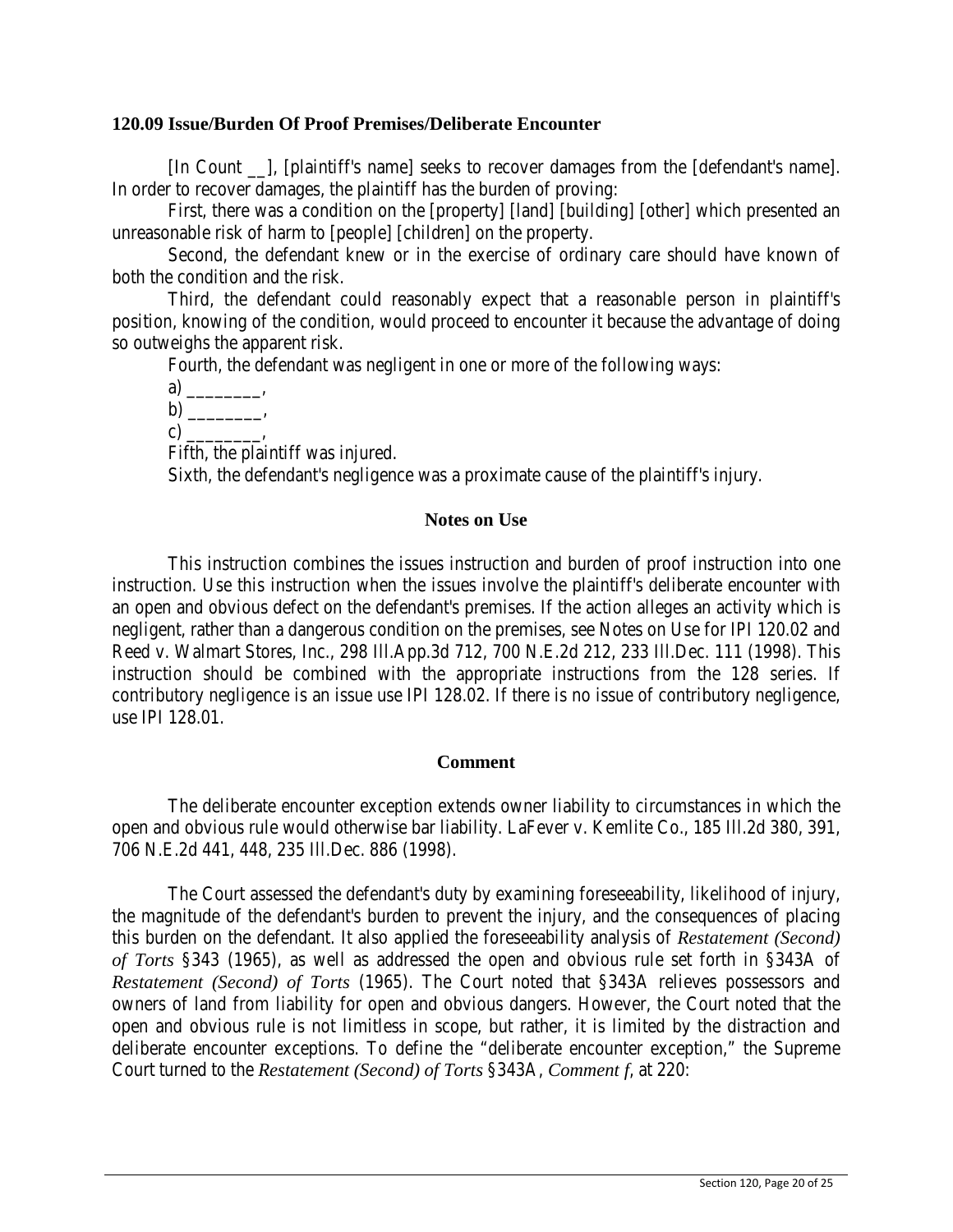[H]arm may be reasonably anticipated when the possessor "has reason to expect that the invitee will proceed to encounter the known or obvious danger because to a reasonable man in his position the advantages of doing so would outweigh the apparent risk.

LaFever v. Kemlite Co., 185 Ill.2d 380, 391, 706 N.E.2d 441, 448, 235 Ill.Dec. 886 (1998). Under the *Restatement*, liability flows from the owner's knowledge of his premises and what he could expect a person to do, when encountering any hazards. LaFever (citing *Restatement (Second) of Torts* §343A, *Comment f*, at 220). Economic necessity is a factor to be considered in the deliberate encounter exception to the open and obvious rule. LaFever v. Kemlite Co., 185 Ill.2d 380, 391, 706 N.E.2d 441, 448, 235 Ill.Dec. 886 (1998).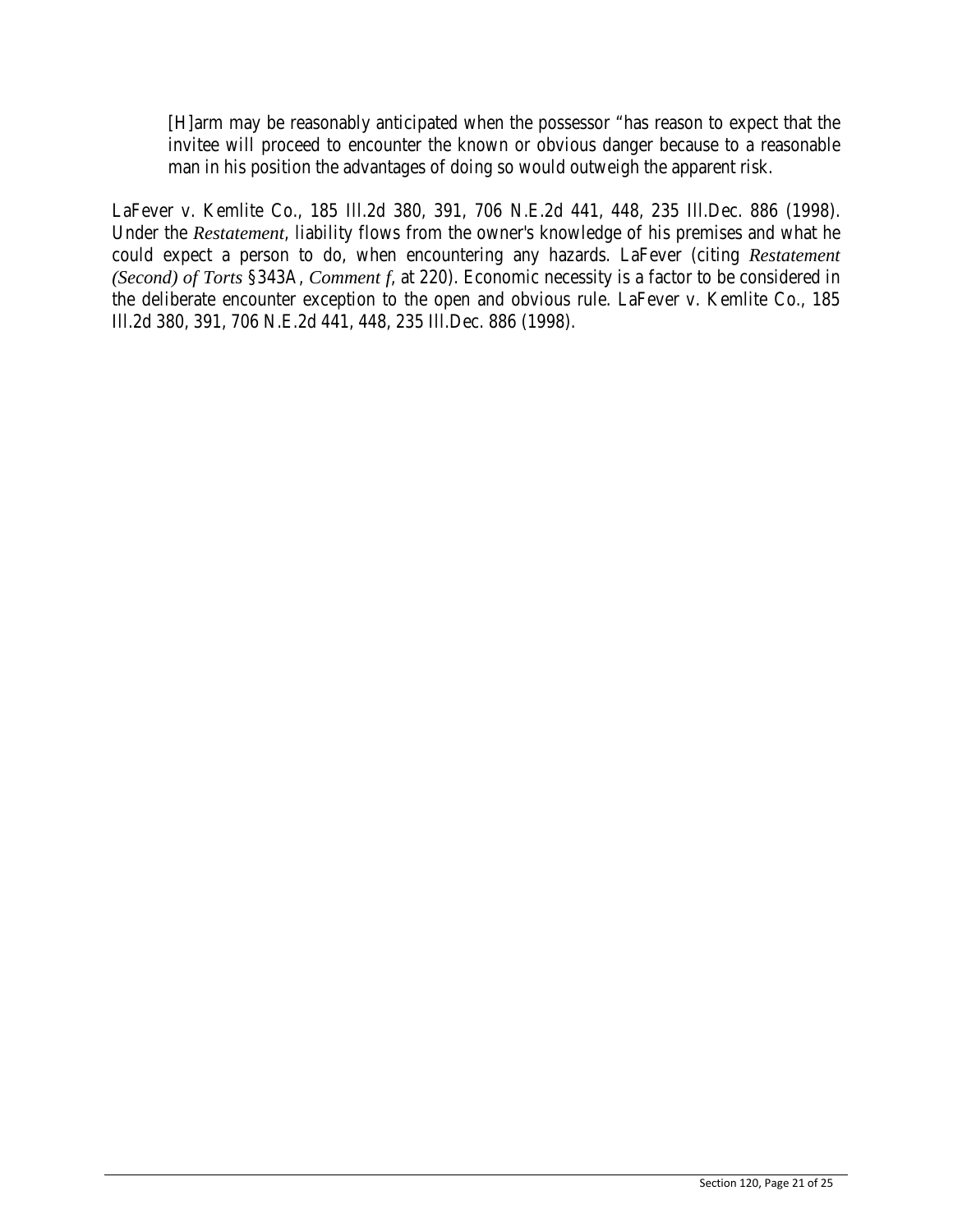## **120.10 Issue/Burden Of Proof--Injury To Trespassing Children**

[In Count \_\_], the minor plaintiff, [plaintiff's name], by [guardian's name], his/her Guardian, seeks to recover damages from defendant [defendant's name]. In order to recover damages, the plaintiff has the burden of proving:

First, the defendant knew, or in the exercise of ordinary care, should have known, that children frequented defendant's [property] [land] [building] [other].

Second, there was a [condition] [activity] on defendant's [property] [land] [building] [other] that presented a risk of harm to children that they would not appreciate due to their immaturity.

Third, the expense or inconvenience to the defendant in protecting children against the [condition] [activity] would be slight in comparison to the risk of harm to them, and that in (failing to act) (acting) the defendant was negligent in one or more of the following ways:

a)  $\qquad \qquad$  $b)$  ,

c)  $\Box$ 

Fourth, the minor plaintiff was injured.

Fifth, the [condition] [activity] was a proximate cause of the injury or damage to the minor plaintiff.

## **Notes on Use**

This instruction should be used where injury is claimed to a trespassing child as a result of some condition of the premises. If the child was lawfully on the premises, use IPI 120.08. This instruction should be combined with the appropriate instructions from the IPI 128 series. If contributory negligence is an issue, use IPI 128.02. If there is no issue of contributory negligence, use IPI 128.01.

## **Comment**

For injuries to a trespassing child, the duty of a landowner or possessor turns upon the foreseeability of harm to the child, and the child's ability to appreciate danger on the property. The leading case, Kahn v. James Burton Co., 5 Ill.2d 614, 126 N.E.2d 836 (1955), rejected the implication in the attractive nuisance doctrine that the dangerous condition had to lure children into trespassing on the premises. Instead, Kahn established that the cornerstone of liability was foreseeability of harm to children. This test eliminated the need for distinctions between invitees, licensees, and trespassers. Corcoran v. Village of Libertyville, 73 Ill.2d 316, 326, 383 N.E.2d 177, 22 Ill.Dec. 701 (1978), refined the landowner's duty by stating "The essence of the Kahn principle is to impose a duty ... to remedy conditions which, although considered harmless to adults, are dangerous to children who foreseeably wander onto the premises." This duty does not extend to remedying obvious risks that courts have held children are capable of "appreciating." *Id.* at 326 (ditch in park); Mt. Zion State Bank & Trust v. Consol. Commc'ns, Inc., 169 Ill.2d 110, 117, 660 N.E.2d 863, 868, 214 Ill.Dec. 156 (1995) (above ground pool); Cope v. Doe, 102 Ill.2d 278, 286, 464 N.E.2d 1023, 80 Ill.Dec. 40 (1984) (thin ice on a pond); Logan v. Old Enter. Farms, Ltd., 139 Ill.2d 229, 241, 564 N.E.2d 778, 784, 151 Ill.Dec. 323 (1990) (climbing a tree);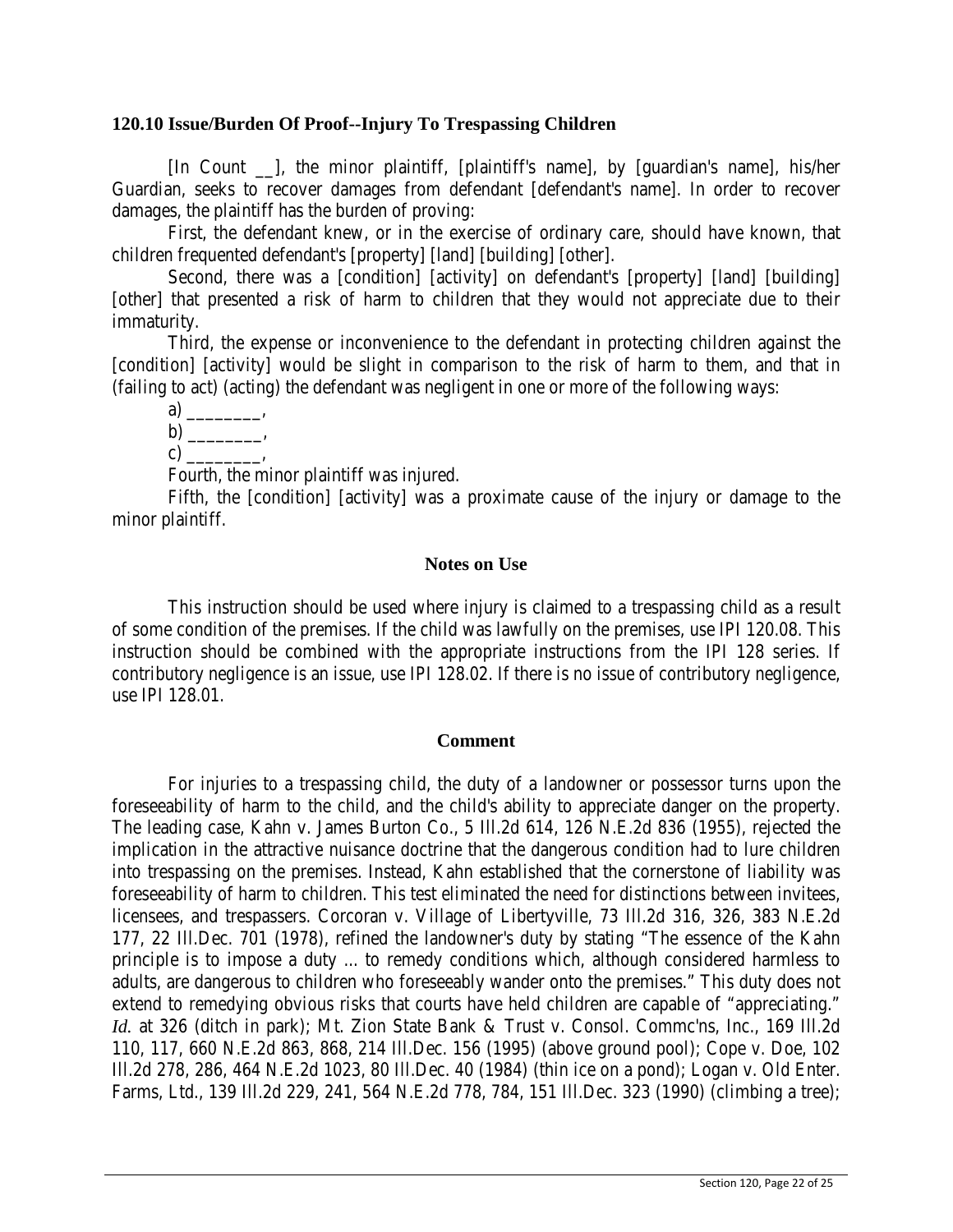Bucheleres v. Chi. Park Dist., 171 Ill.2d 435, 455, 665 N.E.2d 826, 216 Ill.Dec. 568 (1996) (diving into a large body of water with fluctuating water levels and bottom composition). Where the child is harmed not by the owner, but by another trespasser, ordinary negligence rules govern and apply to the activity of the other trespasser. *Mt. Zion*, 169 Ill.2d at 124.

After Kahn, the test for imposing liability is as follows: (1) the occupier knows that young children frequent the vicinity; (2) there is a defective structure or dangerous agency present on the land; (3) that structure or agency is likely to cause injury because of the child's inability to appreciate risk; and (4) the expense of remedying the situation is slight. Trobiani v. Racienda, 95 Ill.App.2d 228, 233, 238 N.E.2d 177, 179 (1st Dist.1968); *accord* LaSalle Nat'l Bank v. City of Chi., 132 Ill.App.3d 607, 478 N.E.2d 417, 424, 88 Ill.Dec. 102, 109 (1st Dist.1985); Cummings v. Jackson, 57 Ill.App.3d 68, 372 N.E.2d 1127, 14 Ill.Dec. 848 (4th Dist.1978); Dickeson v. Baltimore & O.C.T.R. Co., 73 Ill.App.2d 5, 32, 220 N.E.2d 43, 46 (1st Dist.1965).

If the owner lacks knowledge of the trespasser's presence, no duty applies, except not to willfully and wantonly cause injury. Eshoo v. Chi. Transit Auth., 309 Ill.App.3d 831, 837, 723 N.E.2d 334, 243 Ill.Dec. 307 (1st Dist.1999). Case law extends this rule to trespassing children. *Id*.; *Mt. Zion,* 169 Ill.2d at 116; *Kahn,* 5 Ill.2d at 624. However, where the owner knows, or reasonably should know, of the trespasser's presence, a duty of ordinary care applies. *Eshoo*, 309 Ill.App.3d at 837. The Appellate Court uniformly interprets Kahn to mean that a person must use ordinary care to protect children from dangerous conditions, whether created by the defendant or found on his property. Melford v. Gaus & Brown Constr. Co., 17 Ill.App.2d 497, 151 N.E.2d 128 (1st Dist.1958) (unguarded excavation); Runions v. Liberty Nat'l Bank, 15 Ill.App.2d 538, 147 N.E.2d 380 (1st Dist.1957) (playground equipment formed a natural ladder to garage roof); Kleren v. Bowman, 15 Ill.App.2d 148, 145 N.E.2d 810 (2d Dist.1957) (child rode a bicycle off parking lot and fell down an embankment); Wilinski v. Belmont Builders, Inc., 14 Ill.App.2d 100, 143 N.E.2d 69 (1st Dist.1957) (rung broke on a homemade ladder at a construction site).

If there are disputed facts or differing inferences from undisputed facts, the trespasser status of the child is a question for the jury. *Eshoo*, 309 Ill.App.3d at 836, 723 N.E.2d 339, 343, 243 Ill.Dec. 307 (1st Dist.1999) (jury determines whether a fare-paying, minor-passenger, who left an "el" platform to urinate on the tracks, was a trespasser). Cases applying Kahn to children lawfully on the premises, include: Cope v. Doe, 102 Ill.2d 278, 286, 464 N.E.2d 1023, 80 Ill.Dec. 40 (1984) (partially frozen pond on apartment grounds); Alop v. Edgewood Valley Cmty. Ass'n, 154 Ill.App.3d 482, 507 N.E.2d 19, 107 Ill.Dec. 355 (1st Dist.1987) (fall on asphalt surface of playground); Logan v. Old Enter. Farms, Ltd., 139 Ill.2d 229, 564 N.E.2d 778, 151 Ill.Dec. 323 (1990) (fall from tree).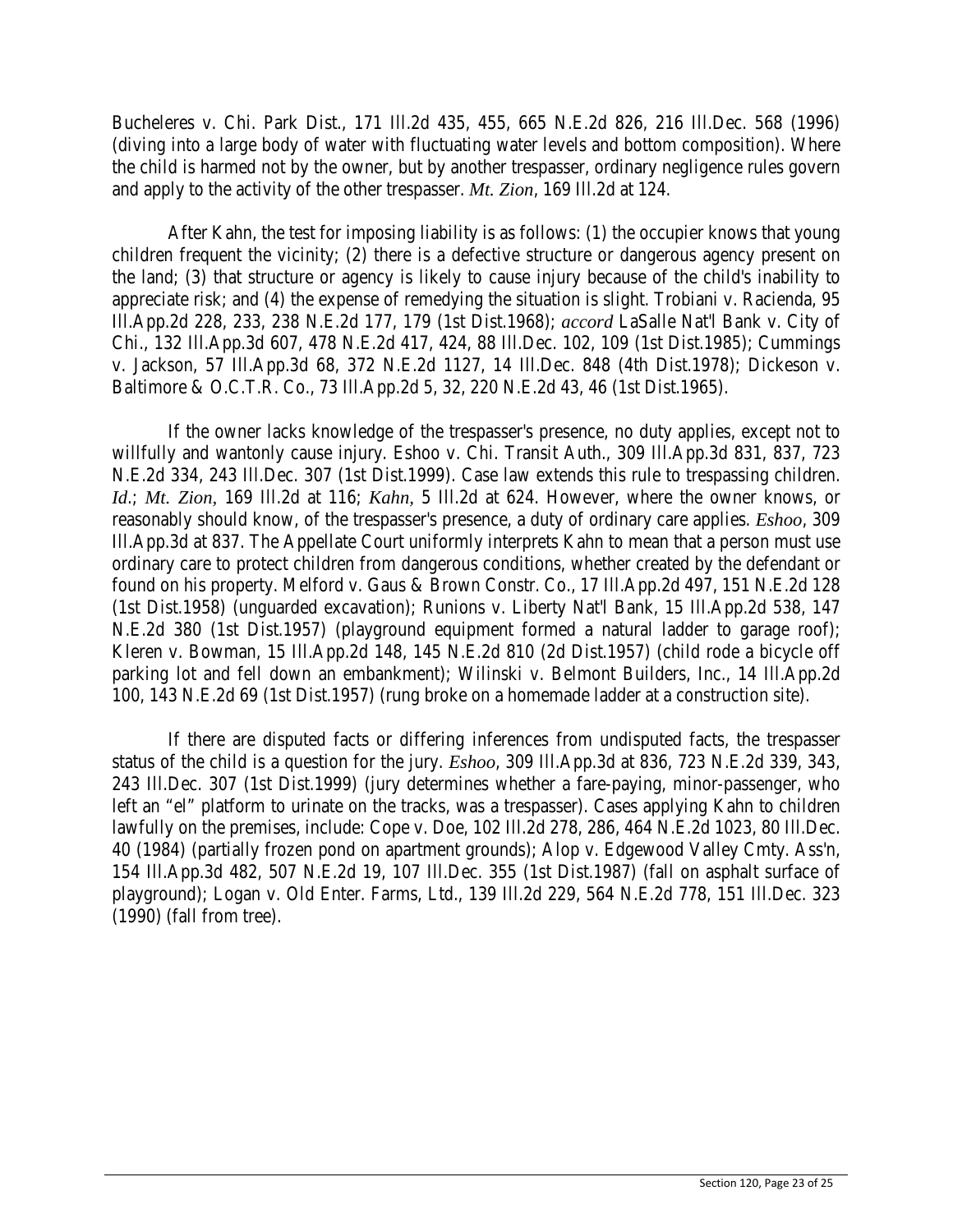### **120.11 Issue/Burden Of Proof--Premises/Willful And Wanton**

[In Count \_\_], plaintiff [plaintiff's name] seeks to recover damages from the defendant [defendant's name]. In order to recover damages, the plaintiff has the burden of proving:

First, there was a condition on the [property] [land] [building] [other] which presented an unreasonable risk of harm to [people] [children] on the property.

Second, the defendant knew of [or] [was willful and wanton in failing to discover] both the condition and the risk.

Third, the defendant could reasonably expect that [people] [children] on the property would not discover or realize the danger.

Fourth, the defendant was willful and wanton in one or more of the following ways:

 $a) \underline{\hspace{1cm}}$ 

 $b)$  , c)  $\qquad \qquad$ 

Fifth, the plaintiff was injured.

Sixth, the defendant's willful and wanton conduct was a proximate cause of the plaintiff's injury.

## **Notes on Use**

This instruction should be used if the condition is claimed to be a result of willful and wanton conduct. With respect to defendant's claim that plaintiff contributed to the injury, Poole v. City of Rolling Meadows, 167 Ill.2d 41, 656 N.E.2d 768, 212 Ill.Dec. 171 (1995), held that a plaintiff's contributory negligence is a damage-reducing factor if the defendant's willful and wanton conduct was "reckless," but not if it was "intentional."

This instruction should be combined with the appropriate instructions from the IPI 128 series. If contributory negligence is an issue, use IPI 128.02. If there is no issue of contributory negligence, use IPI 128.01.

#### **Comment**

Traditionally, an owner's duty not to act in a willful or wanton manner applied toward both trespassers and persons legally on the premises. *Restatement (Second) of Torts* §336 (1965); Marcovitz v. Hergenrether, 302 Ill. 162, 167, 134 N.E. 85, 88 (1922); Bofman v. Material Serv. Corp., 125 Ill.App.3d 1053, 1064, 466 N.E.2d 1064, 1072, 81 Ill.Dec. 262 (1st Dist.1984); Votava v. Material Serv. Corp., 74 Ill.App.3d 208, 213, 392 N.E.2d 768, 771-72, 30 Ill.Dec. 113, 116-17 (2d Dist.1979) (citing IPI); Lee v. Chi. Transit Auth., 152 Ill.2d 432, 472, 605 N.E.2d 493, 511, 178 Ill.Dec. 699 (1992).

For a discussion of the law concerning trespassers, see the Comment to IPI 120.08.

An owner behaves in a "willful and wanton" manner if he has either a deliberate intent to harm, or an utter indifference to, or a conscious disregard for, the safety of others. Sumner v. Hebenstreit, 167 Ill.App.3d 881, 886, 522 N.E.2d 343, 118 Ill.Dec. 888 (5th Dist.1988) (citing